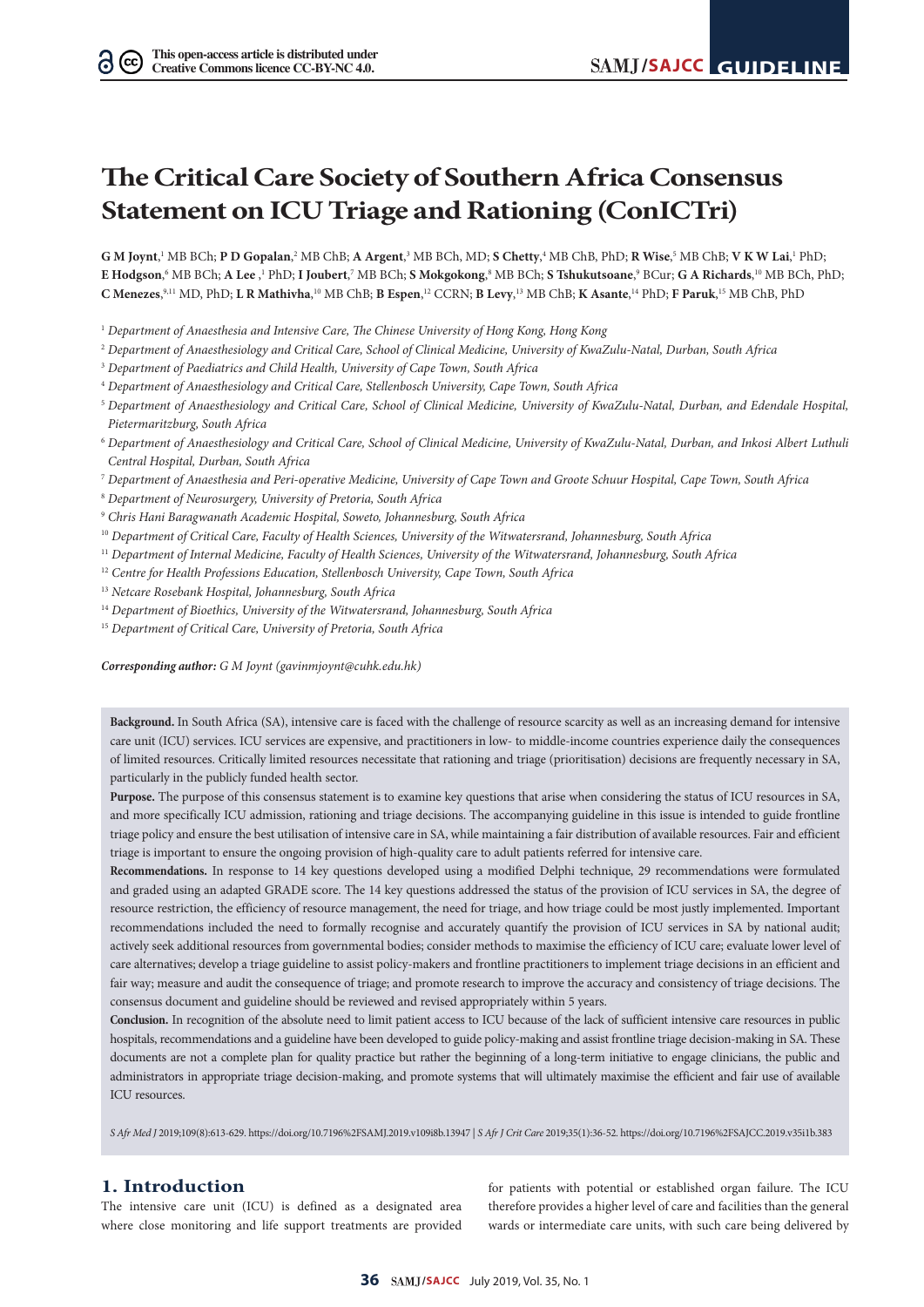specially trained staff.<sup>[1]</sup> For the purposes of the present document, critical care refers to care provided in an ICU.

Internationally, intensive care is faced with the challenge of resource scarcity and an exponentially increasing demand for ICU services.<sup>[2-5]</sup> ICU services are expensive and, although limited literature exists to quantify the burden of critical illness and resource scarcity in low- and middle-income countries (LMICs), practitioners in LIMCs experience daily the consequences of these limited resources. The motivation for this consensus statement is the universal experience of ICU practitioners in South Africa (SA) that as a consequence of critically limited resources, rationing and triage (prioritisation) decisions are frequently necessary, particularly in the publicly funded health sector. The development of a consensus statement and guideline for intensive care practitioners is intended to facilitate these decisions. These documents are important to ensure the ongoing provision of high-quality care to adult patients referred for intensive care. The recommendations and processes should provide for both the best utilisation of intensive care in SA, and the fair distribution of available resources. By promoting improved and consistent standards in decision-making practice, we aim to both protect and guide administrators and clinicians when faced with these difficult clinical and ethical challenges, and provide transparency to the public as to how decisions are made.<sup>[6]</sup>

The purpose of this consensus statement is to examine key questions that arise when considering the status of ICU resources in SA, and more specifically ICU admission, rationing and triage decisions in the South African context. The expert consensus group aimed to summarise current evidence and provide consensus-based recommendations addressing these questions. This statement is accompanied by a clinical practice guideline $[7]$  that provides a framework to inform frontline triage policy and ensure the best utilisation of intensive care in SA, while maintaining the fair distribution of available resources.

# **2. Methods**

The consensus statement and grading of the quality of practice guidelines were developed using the Appraisal of Guidelines for Research & Evaluation Instrument (AGREE II).[8]

## **2.1. Definitions**

The term 'triage' is derived from the French word meaning 'to sort'. Triage, in the context of intensive care medicine (ICM), describes the process of prioritisation of patients for admission when available resources are insufficient to satisfy all needs or requests for admission. Triage has the potential of denying admission to a patient who might benefit from intensive care, in favour of another who is deemed to be of higher priority.[9]

## **2.2. Participants**

Participants in the consensus meeting were recruited from the Critical Care Society of Southern Africa (CCSSA) by the chairperson of the CCSSA Congress held in Sun City on 19 - 22 October 2017, and the President of the CCSSA (FP and IJ). The invited participants (Appendix 1) included intensive care specialists and intensive care nurses from public and private healthcare institutions with experience or research record in triage, including those with an interest in bioethics, hospital administrators and a member of the

legal profession. An intensivist with clinical experience in triage, and previous involvement in triage research and international consensus processes, was invited to chair the round-table meeting (GJ).

#### **2.3. Target population**

The consensus recommendations and guideline were developed to inform decision-making for adult patients referred for ICU admission.

## **2.4. Target audience**

The target audience was doctors, nurses and other healthcare professionals caring for severely ill patients who may require ICU admission on a day-to-day basis, as well as hospital administrators and governmental bodies with jurisdiction over healthcare matters.

### **2.5. Key question development and Delphi process**

The consensus statement recommendations were developed using a Delphi process prior to the face-to-face round-table consensus meeting on 18 October 2017. Key questions related to current principles and practice regarding admission, rationing and triage were drafted by the meeting co-chairs in early April 2017 (GJ and FP). Between April and July 2017, a modified Delphi process,<sup>[10]</sup> using REDCap (Research Electronic Data Capture), a secure web application hosted at The Chinese University of Hong Kong, was undertaken during which all invited participants progressively modified, deleted or added questions. Questions were retained if approved by 80% or more of participants in the current form. Questions not receiving 80% approval were modified on the basis of participant suggestions, and subjected to a further round of voting. Failure to secure 80% consensus after modification and 3 rounds of voting resulted in elimination of a question. Once no further questions were proposed, and repeated voting failed to significantly change consensus percentages, 14 key questions were finalised for review and discussion at the face-to-face consensus meeting. To facilitate an appropriate review of the question and provide evidence to support consensus recommendations in response to the key questions, a literature review was conducted.

#### **2.6. Literature search**

In August 2017, each key question identified by the Delphi process was formulated into a population, intervention, comparison, outcomes (PICO) format, or abstracted to 'key search terms' as appropriate by VL, assisted and supervised by GJ and AL. A search of the electronic databases (OVID MEDLINE January 1946 - August 2017) and OVID EMBASE January 1910 - August 2017) was made. The medical subject headings and text words used for the search strategy, developed with help from the Chinese University of Hong Kong (CUHK) medical librarian, included the following: 'health care rationing', 'intensive care units', 'patient admission', 'patient discharge', 'patient selection', 'policy making', 'practice guidelines', 'practice patterns, physicians', 'private sector', 'public sector', 'quality of health care', 'refusal to treat', 'resource allocation', 'resuscitation orders', 'south africa' and 'triage'. The search yielded a total of 1 917 articles for screening. Where more than 10 articles were identified for a specific question, we exported the results into Covidence systematic review software (Veritas Health Innovation, Melbourne, Australia). The participants were divided into pairs to address the evidence related to specific questions. Each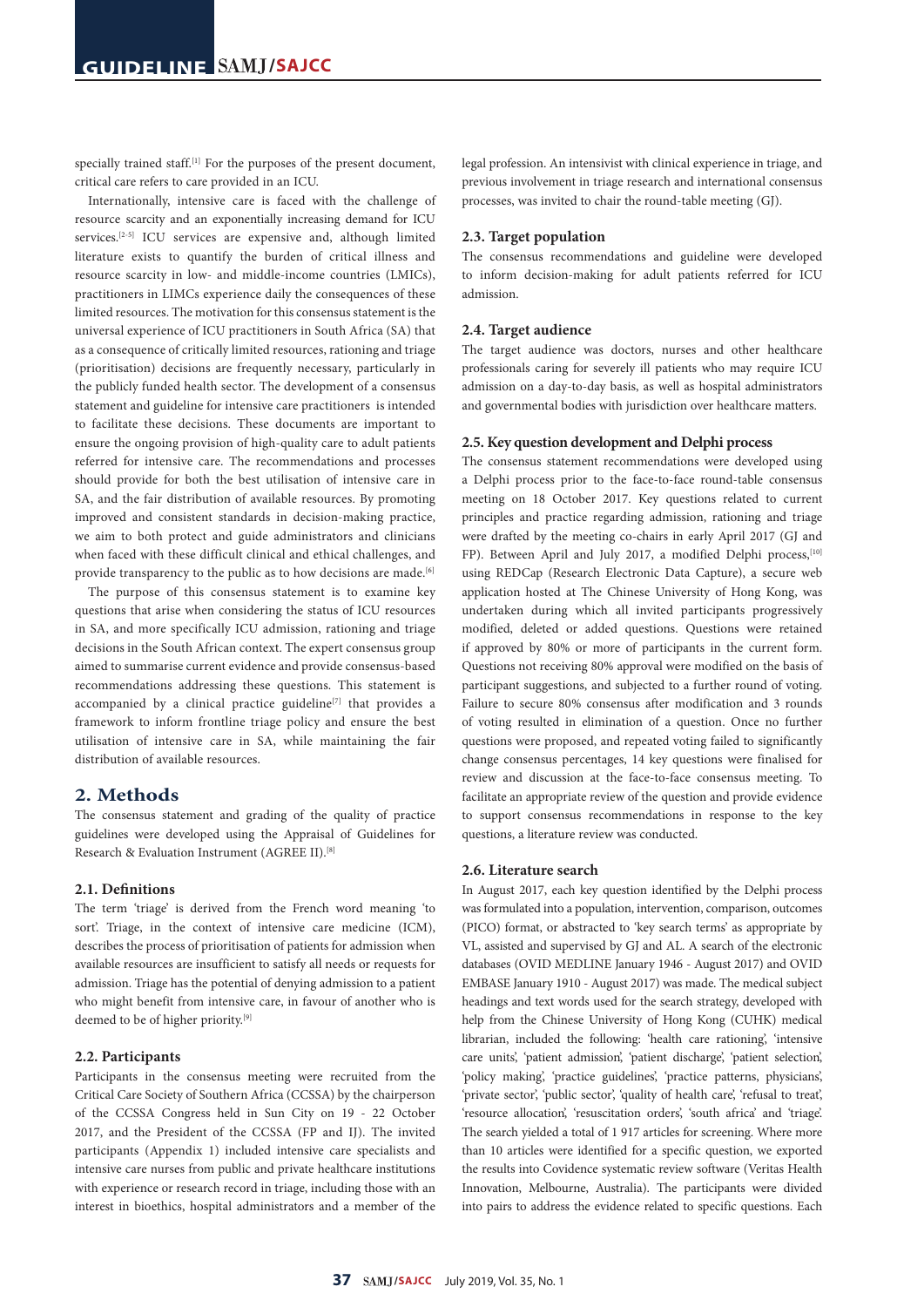pair was allocated questions broadly matching areas of interest and expertise. Each pair of allocated expert participants constituted a panel and independently screened the articles for their allocated question to establish relevance. Non-relevant articles were eliminated. Where there was disagreement, a consensus decision was reached by direct correspondence or discussion.

## **2.7. Evidence summary and recommendations**

Between August and October 2017, the expert panel members summarised available evidence, and formulated draft recommendations arising from each question. These summaries were presented and discussed by all participants during the morning of a full-day face-to-face round-table meeting at Sun City prior to the annual CCSSA scientific meeting on 18 October 2017. The principles of the GRADE approach were used to formulate and report recommendations and levels of evidence.<sup>[11,12]</sup> After discussion, preliminary consensus was reached on all summaries and recommendations.

Recommendations were classified as strong (grade 1), weak (grade 2) or ungraded, based on an assessment of the quality of available evidence, the balance between desirable and undesirable effects, considerations of competing values and preferences, and an assessment of the outcomes achieved for the magnitude of resource use.<sup>[12,13]</sup> Grading (A to D) for the quality of evidence supporting a recommendation was given to reflect the certainty of evidence underlying the recommendation (Table 1).

The first draft of the consensus statement was completed after collation of summaries and graded recommendations, and development of the proposed guideline. The consensus statement was circulated by email to all members for comment in April and May 2018. All authors approved the final draft statement by email circulation.

## **2.8. Open external consultation**

The final draft of the consensus recommendations was made openly available on the CCSSA website [https://www.criticalcare.org.za/](https://www.criticalcare.org.za/ConICTri/Whatis) [ConICTri/Whatis](https://www.criticalcare.org.za/ConICTri/Whatis) from August 2018 for 3 months, and CCSSA members (nurses, doctors, allied health and industry) were invited to review and comment on the proposed draft. The site was also open to public view and participation. The consensus statement with relevant open external consultation additions included was circulated to all invited participants in December 2018 for final approval.

## **2.9. Guideline review**

A review of the existing recommendations and accompanying guideline should occur 5 years after publication of this document, and be implemented by the guideline development group of CCSSA, unless an earlier revision is mandated by emerging high-quality medical evidence. The updated statement and guideline should, where possible, incorporate findings from an audit of implementation data as described in Table 3.

# **3. Results**

Question development and a 3-round Delphi process resulted in 14 key questions. The 14 key questions addressed the status of the provision of ICU services in SA, the degree of resource restriction, the efficiency of resource management, the need for triage, and how triage could be most justly implemented. Recommendations arising from the evidence summary and conclusions drawn were formulated. Open consultation feedback resulted in 2 additional resources being reviewed and the additional information appropriately referenced. All opinions received via the website were positively aligned with the consensus conclusions and recommendations. A summary of key questions and graded recommendations is provided (Table 2).

| Table 1. Description of the use of strength of recommendation and quality of evidence scores, modified from the GRADE<br>system[12,13] |                                                        |                                                          |  |
|----------------------------------------------------------------------------------------------------------------------------------------|--------------------------------------------------------|----------------------------------------------------------|--|
| Recommendation                                                                                                                         | Quality of evidence supporting recommendation          | Interpretation                                           |  |
| 1 (Strong)                                                                                                                             | A (High)                                               | Recommendation should be implemented by relevant         |  |
| Benefits strongly outweigh                                                                                                             | Future research unlikely to change confidence in       | parties.                                                 |  |
| burdens and/or costs                                                                                                                   | current known findings                                 | In a clinical setting, most patients should receive this |  |
|                                                                                                                                        |                                                        | therapeutic decision.                                    |  |
| 1 (Strong)                                                                                                                             | B (Moderate)                                           | Recommendation should be implemented by relevant         |  |
| Benefits strongly outweigh                                                                                                             | Future research may change confidence in current       | parties.                                                 |  |
| burdens and/or costs                                                                                                                   | known findings                                         | In a clinical setting, most patients should receive this |  |
|                                                                                                                                        |                                                        | therapeutic decision. Recommendations may change with    |  |
|                                                                                                                                        |                                                        | better-quality evidence.                                 |  |
| 1 (Strong)                                                                                                                             | $C$ (Low)                                              | Implementation should be considered by relevant parties. |  |
| Benefits strongly outweigh                                                                                                             | Future research likely to change confidence in current | In a clinical setting, most patients should receive this |  |
| burdens and/or costs                                                                                                                   | known findings                                         | therapeutic decision. Recommendations likely to change   |  |
|                                                                                                                                        |                                                        | with better-quality evidence.                            |  |
| 2 (Weak)                                                                                                                               | A (High)                                               | Implementation may be considered by relevant parties.    |  |
| Uncertainty over balance of                                                                                                            | Future research unlikely to change confidence in       | In a clinical setting, decision-making may differ from   |  |
| burdens and/or costs                                                                                                                   | current known findings                                 | recommendation depending on individual circumstances.    |  |
| 2 (Weak)                                                                                                                               | B (Moderate)                                           | Implementation may be considered by relevant parties.    |  |
| Uncertainty over balance of                                                                                                            | Future research may change confidence in current       | In a clinical setting, decision-making may differ from   |  |
| burdens and/or costs                                                                                                                   | known findings                                         | recommendation depending on individual circumstances     |  |
| 2 (Weak)                                                                                                                               | $C$ (Low)                                              | and future research.                                     |  |
| Uncertainty over balance of                                                                                                            | Future research likely to change confidence in current |                                                          |  |
| burdens and/or costs                                                                                                                   | known findings                                         |                                                          |  |
| Ungraded                                                                                                                               | D (Very low)                                           | Recommendation based solely on consensus view of         |  |
|                                                                                                                                        | Insufficient evidence to support a recommendation      | participants. Future research is required.               |  |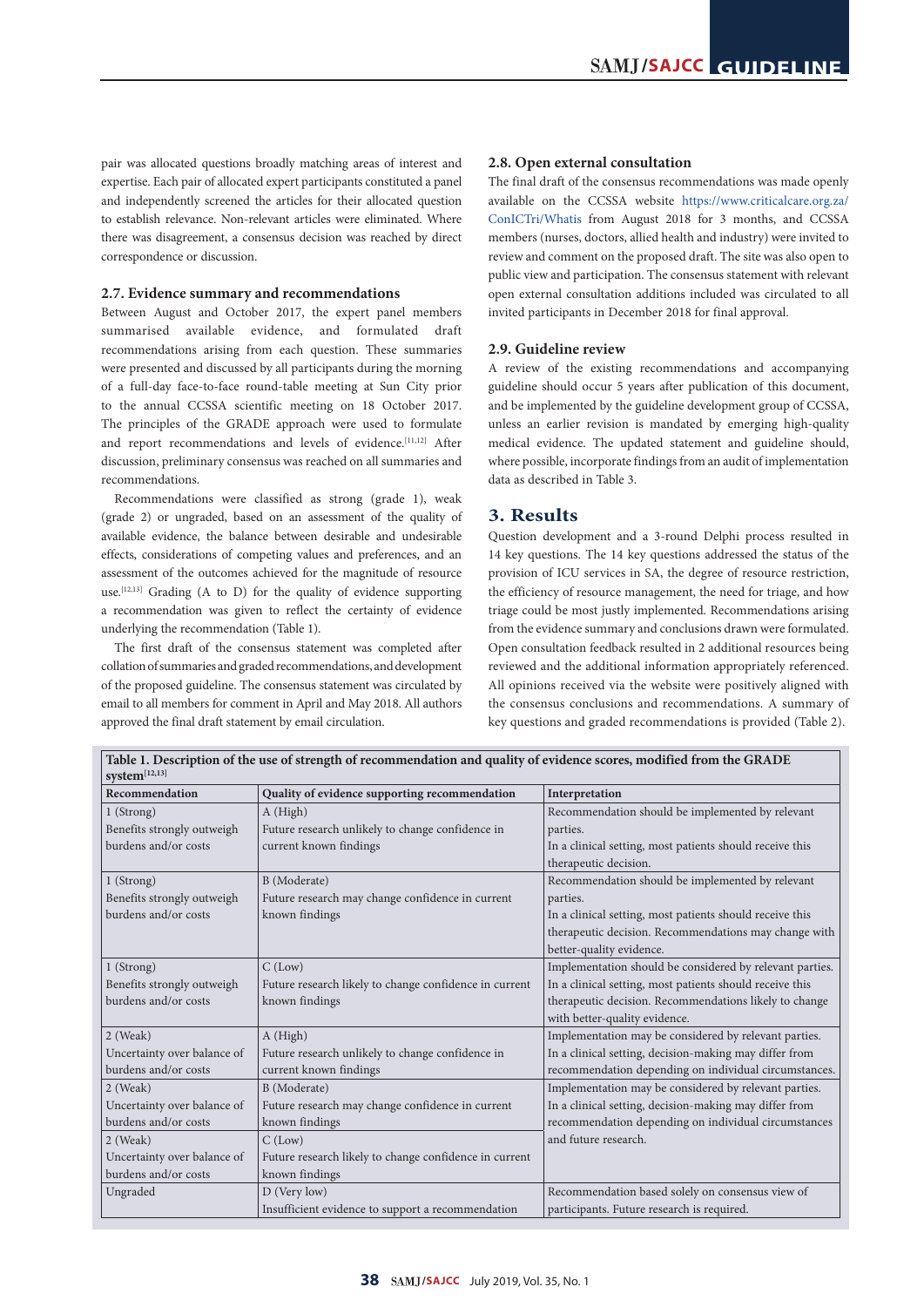п

| Table 2. List of the 14 key questions and the corresponding r                                                                                                                                    | ecommendations                                                                                                                                                                                                                                                                                                                                                                                                                                                                                                                                                                                                                                                                                                                                                                          |
|--------------------------------------------------------------------------------------------------------------------------------------------------------------------------------------------------|-----------------------------------------------------------------------------------------------------------------------------------------------------------------------------------------------------------------------------------------------------------------------------------------------------------------------------------------------------------------------------------------------------------------------------------------------------------------------------------------------------------------------------------------------------------------------------------------------------------------------------------------------------------------------------------------------------------------------------------------------------------------------------------------|
| Question                                                                                                                                                                                         | Recommendation                                                                                                                                                                                                                                                                                                                                                                                                                                                                                                                                                                                                                                                                                                                                                                          |
| 1. What is the status and capacity of ICU services in South Africa<br>(SA), including the public and private medical sectors?                                                                    | national audit of ICU resources including documentation of bed and staff numbers (and training status of the latter), resource utilisation,<br>Limited current evidence supports the consensus view that ICU provision in SA is under-resourced. It is recommended that there be a<br>Formal recognition of current resource inadequacies is essential, along with proposals for improved workforce planning, and for novel<br>and implementation of a national benchmarking programme. (1C)<br>solutions to address resource deficiencies (Ungraded).                                                                                                                                                                                                                                  |
| ICU admission because of a lack of beds/facilities, in both the<br>2. Are patients who could benefit from intensive care refused<br>public and private sectors?                                  | There is a need to collect national data to confirm the magnitude of the resource deficit and the effect on patients in the public sector in SA<br>(1C).                                                                                                                                                                                                                                                                                                                                                                                                                                                                                                                                                                                                                                |
| 3. Are ICU 'substitutes' (e.g. high-dependency unit (HDU), ward<br>ventilation), which may not provide an equivalent level of care,<br>acceptable alternatives? If so, under what circumstances? | A lower standard of supportive care should not become accepted as an adequate replacement for the ICU, when ICU care is indicated (1C)<br>Where lower levels of care are offered as a substitute for ICU care, efforts to improve access for patients to ICU care should not be relaxed<br>Lower levels of care can be justified in certain circumstances on the basis of reduced but significant incremental benefit compared with<br>routine ward care (1C)<br>(Ungraded)                                                                                                                                                                                                                                                                                                             |
| 4. Has the ICU community in SA lobbied sufficiently for the<br>allocation of greater ICU resources to meet existing needs?                                                                       | such resources by patients should be used to inform governmental structures of deficiencies, and provide the basis for requests for a greater<br>A revision of the CCSSA constitution is under way, and the expert group recommends it includes the mandate to engage with the Minister<br>Systematically collected data describing the intensive care resources available to patients in South Africa and the magnitude of need for<br>Health in SA to address the issue of ICU service efficiency and resources (Ungraded)<br>allocation of resources to intensive care (Ungraded)<br>$\sigma$                                                                                                                                                                                        |
| frontline doctors and other health professionals in SA with ICU<br>5. Are there existing published guidelines or protocols to assist<br>decisions on admission, triage and rationing?            | International triage guidelines for ICUs exist, but are insufficient for routine implementation in SA. Local triage guidelines should be<br>specifically developed for the South African setting to ensure the efficient use of scarce intensive care resources (1C)                                                                                                                                                                                                                                                                                                                                                                                                                                                                                                                    |
| 6. Would it be useful to develop a recommendation framework<br>for guiding admission triage and rationing decisions in SA?                                                                       | There is a need to develop a triage guideline for use in SA to assist bedside clinicians to approach triage in a consistent and systematic way<br>Each ICU should develop its own specific admission and discharge policies and procedures that reflect locally available resources and<br>This guideline should take the form of a decision-making framework, and be developed by the consensus group in parallel with this<br>Additionally, it was considered important that means of communication and dissemination of the guideline be developed, and that<br>educational opportunities be provided to improve implementation in individual units (Ungraded)<br>patient needs, based on the nationally recommended framework (Ungraded)<br>consensus statement (Ungraded).<br>(1C) |
| 7. What ethical and moral principles should inform guidelines for<br>the practice of admission, triage and rationing in SA?                                                                      | Triage decisions in SA should be made on the basis of achieving the greatest medical benefit from the available ICU resources. (Ungraded)<br>Patients should be prioritised such that those with the greatest likelihood of incremental medical benefit from ICU admission are given<br>priority for admission (Ungraded).                                                                                                                                                                                                                                                                                                                                                                                                                                                              |
| 8. Is there evidence to inform the best practice of admission,<br>triage and rationing in SA?                                                                                                    | Further research, particularly in SA, is required to support the development of best practice guidelines for admission, triage and rationing,<br>the goals of which should include minimising loss of life of critically ill patients, and maximal utilisation of limited resources within an<br>ethical framework acceptable in SA (Ungraded).                                                                                                                                                                                                                                                                                                                                                                                                                                         |
| 9. Are scoring systems useful to guide or assist admission, triage<br>and rationing decisions, particularly in SA?                                                                               | Although triage decisions currently remain a considered clinical judgment, the use of predictive-scoring systems, including those measuring<br>continued<br>frailty, to improve the accuracy of clinical prognostication as part of triage decision making, is encouraged (1C)<br>No suitable, comprehensive and objective triage scoring system is currently available for use in SA (1C).                                                                                                                                                                                                                                                                                                                                                                                             |
|                                                                                                                                                                                                  |                                                                                                                                                                                                                                                                                                                                                                                                                                                                                                                                                                                                                                                                                                                                                                                         |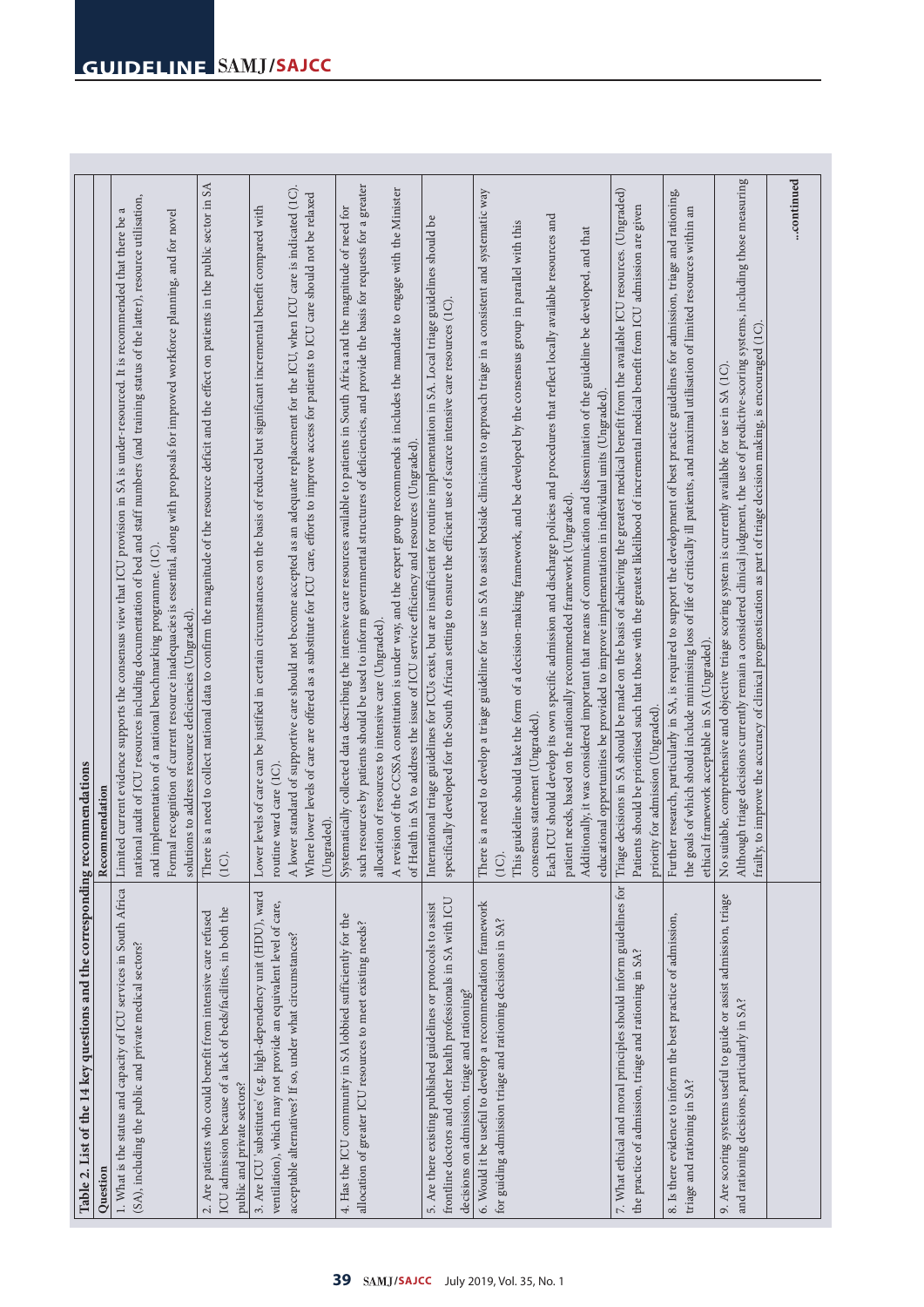| Table 2. (continued) List of the 14 key questions and the corresponding recommendations                                                                                                                                                                                                                           |                                                                                                                                                                                                                                                                                                                                                                                                                                                                                                                                                                                                                                                                                                                                                                                                                                                                          |
|-------------------------------------------------------------------------------------------------------------------------------------------------------------------------------------------------------------------------------------------------------------------------------------------------------------------|--------------------------------------------------------------------------------------------------------------------------------------------------------------------------------------------------------------------------------------------------------------------------------------------------------------------------------------------------------------------------------------------------------------------------------------------------------------------------------------------------------------------------------------------------------------------------------------------------------------------------------------------------------------------------------------------------------------------------------------------------------------------------------------------------------------------------------------------------------------------------|
| Question                                                                                                                                                                                                                                                                                                          | Recommendation                                                                                                                                                                                                                                                                                                                                                                                                                                                                                                                                                                                                                                                                                                                                                                                                                                                           |
| facilities, that the ICU specialist ought to consider when making<br>ICU admission, triage and rationing decisions, that are different<br>rehabilitation/chronic care facilities, or unequal access to such<br>10. Are there specific issues in SA, e.g. availability of<br>to general issues in other countries? | Care must be taken to avoid discrimination on the basis of gender, race, religion, educational achievement or level of affluence (Ungraded).<br>The lack of availability of social or medical support for rehabilitation post ICU admission should only be considered at the time of triage<br>decision-making if their absence would materially and substantially prevent benefit being derived from ICU care (Ungraded).                                                                                                                                                                                                                                                                                                                                                                                                                                               |
| 11. Should patients already in the ICU receive priority over<br>patients queueing for admission?                                                                                                                                                                                                                  | Patients already admitted to an ICU who continue to warrant ICU care should usually receive priority over new admissions. Exceptions are<br>appropriate when, on balance, if discharged to the ward, the likelihood of loss of incremental benefit from continued ICU care would be<br>small, and the benefit for a new admission substantially higher (Ungraded).                                                                                                                                                                                                                                                                                                                                                                                                                                                                                                       |
| and guidelines in SA be transparently promulgated, periodically<br>12. Is there a need that admission, triage and rationing policies<br>reviewed and/or audited by frontline healthcare workers, e.g.<br>through professional organisations?                                                                      | Any admission, triage and rationing policies and guidelines in SA should be transparently promulgated by professional bodies, and be freely<br>and conveniently available to all stakeholders, including the public (Ungraded).<br>Policies should be periodically reviewed and/or audited (Ungraded).                                                                                                                                                                                                                                                                                                                                                                                                                                                                                                                                                                   |
| 13. Should more research in the subject area of ICU admission,<br>triage and rationing decisions be prioritised?                                                                                                                                                                                                  | Descriptive data – rates of referral, refusal rate, reasons for refusal, and outcomes (survival, functional status and quality of life, including<br>Prognosis of critically ill patients referred to ICU, documenting outcomes of those patients admitted and refused, or offered alternative<br>Development of prognostic scoring systems with high discrimination and calibration for critically ill patients, adjusted for level of care (e.g.<br>Research assessing the impact of recommendations and guidelines – audit of implementation and the impact of guidelines on practice.<br>There is an urgent need for research to improve efficiency of ICU services in SA and to inform the practice of triage, particularly in the<br>with ICU, High-dependancy unit or ward care)<br>ikely duration of such outcomes)<br>following domains: (1C)<br>evels of care. |
| 14. Should any proposed ICU admission, triage and rationing<br>guidelines and policies also address discharge criteria?                                                                                                                                                                                           | Intensive care specialists should take on the responsibility of developing such guidelines to ensure as far as possible the safety of those who<br>are discharged (Ungraded).                                                                                                                                                                                                                                                                                                                                                                                                                                                                                                                                                                                                                                                                                            |

# **3.1. What is the status and capacity of ICU services in SA, including the public and private medical sectors? Evidence summary**

Healthcare services are accessed by 55.9 million South Africans<sup>[14]</sup> and are unequally distributed across 9 provinces, and between the private and public health sectors. There is, however, limited information available that accurately describes the status of provision of ICU services. Using a predictive score, Burch *et al*. [15] classified 25.1% of their medical admissions as warranting admission to an intensive care service; however, a follow-up survey showed that only 16% of all medical admissions were admitted to an ICU.[16] A description of adult surgical ICU admissions in public hospitals in SA showed that the ICU admission rate (6.5%) was lower than comparable international rates, and that those who were admitted had a substantially higher mortality. The authors interpreted the data to indicate a lack of intensive care resources and that those who were admitted were sicker<sup>[17]</sup>

A national audit of ICU resources conducted under the auspices of the CCSSA more than a decade ago,<sup>[18]</sup> also demonstrated an uneven distribution of ICU beds across provinces, and between the public and private sectors.<sup>[19]</sup> Approximately 23% of public, and 84% of private, hospitals had intensive care or high-care (HC) units. Of a national total of 4 168 ICU and HC beds, 43% were in the public sector, with the remaining 57% in the private sector. Approximately 18% of these were HC beds, of which 27% were located in general wards. The ICU bed-to-acute-hospital-bed ratio was 1.7% in the public sector, compared with a more favourable and internationally comparable 8.9% in the private sector. While overall ICU bed-topopulation ratios in SA are in the mid-range by international comparison,<sup>[4]</sup> the majority of these beds are found in the private health sector, accessible to a minority of the population. Data derived from Naidoo *et al*. [20] indicate an ICU bed-to-population ratio in the public sector of 2.4 per 100 000, well below international norms.[4] The majority of HC units were located in public tertiary level hospitals.

In a subsequent audit 4 years later, Naidoo et al.<sup>[20]</sup> confirmed the unequal distribution of ICU beds, reporting that of a total of 4 719 ICU and HC beds, 25% were in the public, and 75% in the private, sector. The ICU bed-to-totalhospital-bed ratio was 2.2% in the public sector, compared with 14.3% in the private sector.

Three provinces (Gauteng, Western Cape and KwaZulu-Natal) accounted for ~80% of all intensive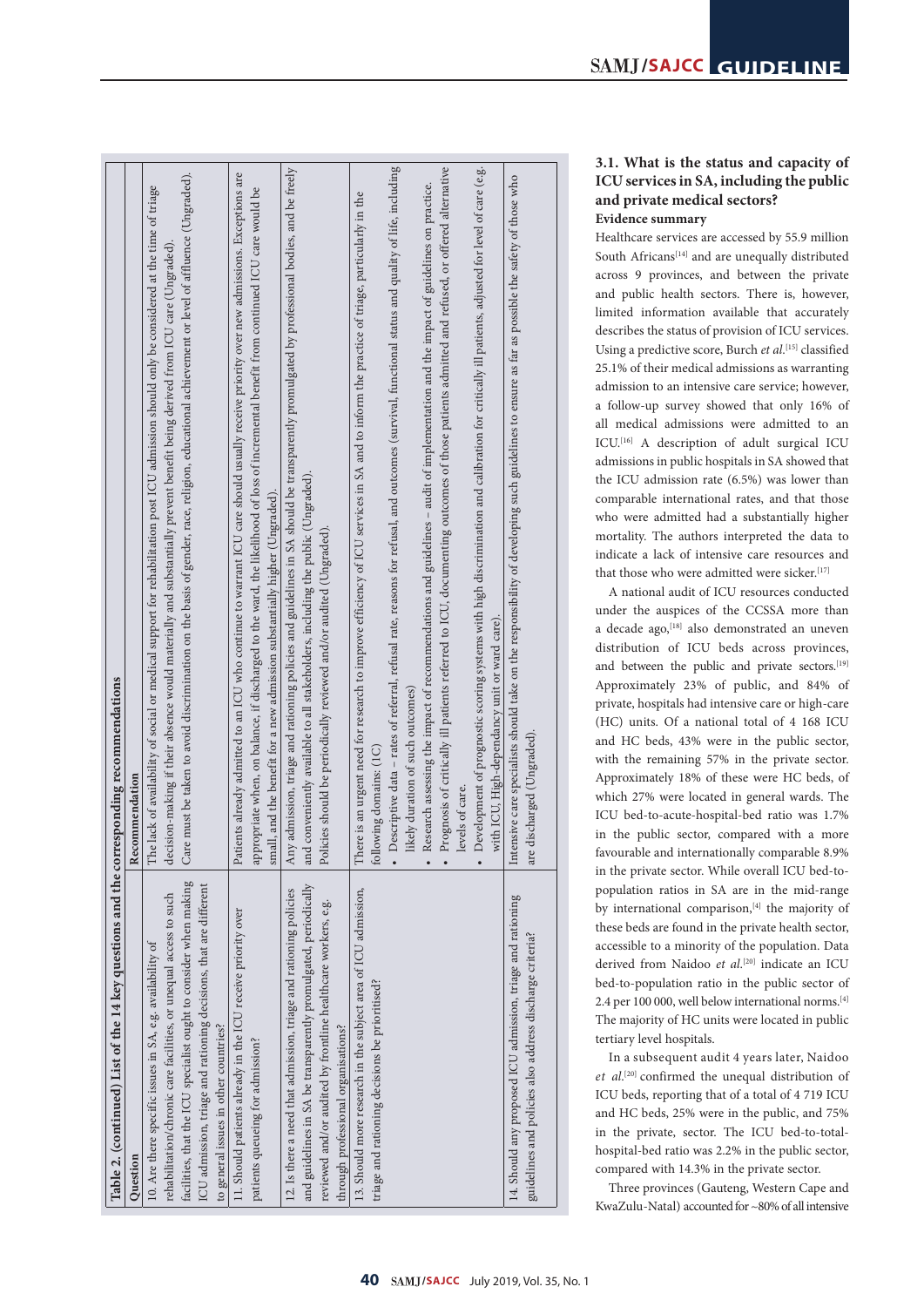| Table 3. Selected key audit metrics relevant to quality assurance and performance improvement when performing triage                                                                                                                                                                                                                                                                                                                 |                                                                                                                  |  |
|--------------------------------------------------------------------------------------------------------------------------------------------------------------------------------------------------------------------------------------------------------------------------------------------------------------------------------------------------------------------------------------------------------------------------------------|------------------------------------------------------------------------------------------------------------------|--|
| <b>ICU</b> utilisation and                                                                                                                                                                                                                                                                                                                                                                                                           | Total number of ICU admissions including a severity of illness score, referral source and referral specialty     |  |
| performance metrics                                                                                                                                                                                                                                                                                                                                                                                                                  | ICU occupancy (mean daily occupancy rate, number of days with no available beds, etc.)                           |  |
|                                                                                                                                                                                                                                                                                                                                                                                                                                      | ICU length of stay, unplanned re-admission rates                                                                 |  |
|                                                                                                                                                                                                                                                                                                                                                                                                                                      | Adjusted/standardised mortality rates                                                                            |  |
| Triage                                                                                                                                                                                                                                                                                                                                                                                                                               | Number of emergency referral patients refused admission or admission delayed                                     |  |
|                                                                                                                                                                                                                                                                                                                                                                                                                                      | Number of elective surgical referral patients refused or delayed                                                 |  |
|                                                                                                                                                                                                                                                                                                                                                                                                                                      | Reasons for delayed admission or refusals, including admission priority ranking'                                 |  |
|                                                                                                                                                                                                                                                                                                                                                                                                                                      | Number of critically ill patients transferred in and out of the hospital and reasons for transfer                |  |
|                                                                                                                                                                                                                                                                                                                                                                                                                                      | Number of conflicts, e.g. with patient/family members or healthcare professionals                                |  |
| <b>Discharge</b>                                                                                                                                                                                                                                                                                                                                                                                                                     | Number of after-hours discharges                                                                                 |  |
|                                                                                                                                                                                                                                                                                                                                                                                                                                      | Delayed discharge and reasons for delayed discharge (e.g. no beds in ward)                                       |  |
| <b>Triage policy</b>                                                                                                                                                                                                                                                                                                                                                                                                                 | Compliance – availability of written policy, availability of designated triage personnel, number of instances of |  |
|                                                                                                                                                                                                                                                                                                                                                                                                                                      | violation of triage policy and nature of violations                                                              |  |
| Reasons for refusal should allow differentiation between refusal imposed by limited resources (triage) and other reasons such as patients for whom ICU would not be of benefit (alternatively<br>termed futility), e.g. patient is not sufficiently ill to warrant admission, or too severely ill, and highly likely to die even with ICU admission See the clinical practice guideline <sup>[7]</sup> for a detailed<br>discussion. |                                                                                                                  |  |

care beds.[19,20] The Western Cape had the best ratio of public ICU beds to population (1:14 000 to 1:20 000), and Limpopo the worst (1:82 000 to 1:150 000).<sup>[19,20]</sup> These ratios probably under-represent the disparity as they did not account for the likely use of private services by the more affluent urban populations of the Western Cape and Gauteng. Despite the limited access of the majority of the population to private sector ICU care, of a total of 244 024 patients who were admitted to all units in SA during 2002, 63% were to private units, and the remainder to the public sector.[21]

The national audit also reported on intensive care nursing resources.[22] The number of full-time nurses employed per functional ICU bed was reported as 1.1 to 1, and only 25.6% of nurses were ICUtrained. These are both substantially below international norms and guidelines that recommend 1 to 1 bedside nursing for mechanically ventilated patients at all times, resulting in nurse employment per bed ratios in excess of 5 to 1, and expect a minimum of 50% of nursing staff to be ICU trained.[23,24] Recent data suggest that low nurse-to-patient ratios may be associated with higher mortality.[25-28] In addition, ICU nursing managers had an average of only 12.8 years of ICU experience, with less than 75% being ICU-trained.

The number of trained ICU specialists (intensivists) in SA is unknown, as many intensivists have either not registered their intensive care qualification with the Health Professions Council of SA, or are not currently practising in SA. Since the recognition of ICU specialist training almost 2 decades ago, 113 intensivists have been certified in the specialty by The Colleges of Medicine of SA. It is believed by the expert group that there are substantially less practising in SA currently and number  $\sim$  50 - 75. A recent consensus conference in North America strongly recommended that patients in an ICU be managed on a day-to-day basis by an intensivist, a view increasingly supported by empirical evidence of increased efficiency and improved outcomes.[29-32] Given the small number of certified intensivists in SA, meeting this benchmark is clearly not possible. There are no national or regional benchmarking programmes in SA, and consequently reliable evaluation of the quality of care offered in South African ICUs is not possible.

In conclusion, limited current evidence indicates that there are significant resource shortages in terms of ICU bed numbers in SA compared with high-middle-income countries especially in public sector hospitals, with a large discrepancy across various regions.

In addition, there is a substantial shortage of trained nurses and intensivists. Reliable data evaluating resource provision are dated and sparse.

#### **Recommendation**

Limited current evidence supports the consensus view that ICU provision in SA is under-resourced. It is recommended that there be a national audit of ICU resources including documentation of bed and staff numbers (and training status of the latter), resource utilisation, and implementation of a national benchmarking programme (1C).

Formal recognition of current resource inadequacies is essential, along with proposals for improved workforce planning, and for novel solutions to address resource deficiencies (Ungraded).

# **3.2. Are patients who could benefit from intensive care refused ICU admission because of a lack of beds/ facilities, in both the public and private sectors?**

There are limited South African data available to answer this question directly. An audit of requests for admission to the ICU at a regional public sector hospital in Durban between March and June 1993 revealed 264 requests,<sup>[33]</sup> of whom only 140 (53%) were admitted. Of the 124 (47%) remaining patients, 56 (21%) were refused admission because the ICU was full. Another 47 (18%) were refused on the basis that ICU care was deemed to be futile and, in the remaining 22 (8%), it was believed that the patient could be safely treated in the ward. A retrospective analysis of the referral records encompassing 3 sampling periods over 5 years at 2 public sector ICUs in Durban, identified refusal rates of 38% for Hospital 1 and 22% for Hospital 2. Of these refusals, 55% and 89%, respectively, were as a direct consequence of no bed being available.<sup>[34]</sup> In a more recent audit at a regional public sector hospital in Gauteng, a refusal rate for ICU admission of 65% was reported. Reasons for refusal were reported as the patient being too ill (40%), too well (30%) and lack of ICU resources (30%).[35]

Using a severity of illness score, Burch *et al*. [15] classified 25.1% of their medical admissions over a 10-month period as warranting admission to an intensive care service; however, only 9% of medical admissions were managed in the HC unit, suggesting that a large number of patients who should have been managed in an intensive care or high-dependency unit were managed in the general ward.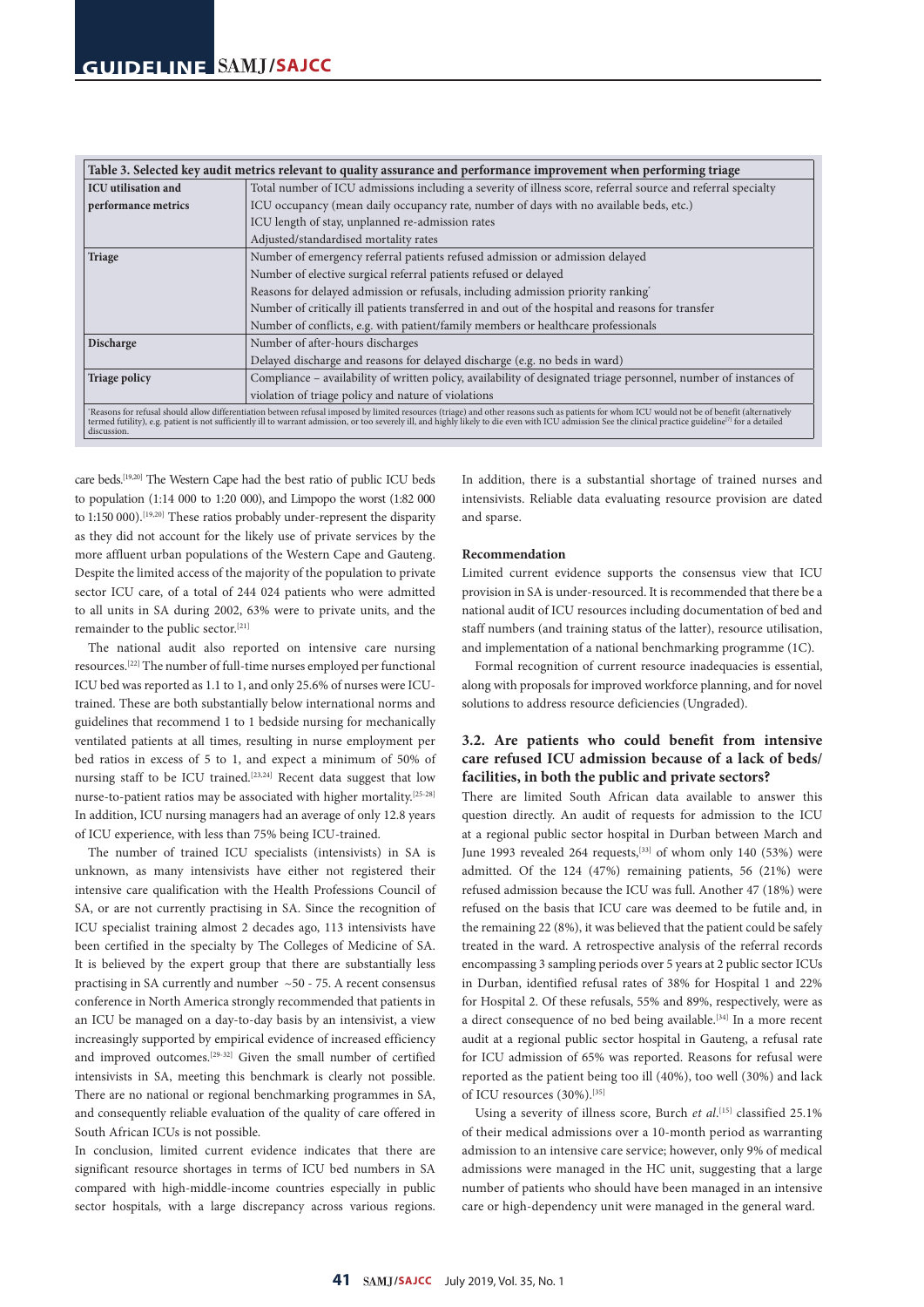Argent *et al.*<sup>[36]</sup> described the pressure on admissions to their 26-bed paediatric ICU to justify the implementation of an admission policy. They particularly described the frequent need to cancel elective surgery to facilitate emergency admissions. A recent retrospective review of referrals and triage patterns in a South African metropolitan adult intensive care service consisting of 2 ICUs in KwaZulu-Natal reported that they had received 2 081 patient referrals, of which 72.0% (*n*=1 499/2 081) were accepted and planned for admission, and 28.0% ( $n=582/2$  081) refused.<sup>[37]</sup> Of the patients accepted, 60.7% (*n*=910/1 499) experienced delays prior to admission, and 37.4% (*n*=561/1 499) were never actually admitted to the ICU. Those who were refused were either considered too well (53.6%; *n*=312/582) or too ill (46.4%; *n*=270/582) to benefit from ICU care.

Comprehensive national published data are lacking. In particular, there are no published data from the private sector. The provision of private medical ICUs in SA requires full payment for service (either personally or via medical insurance). This model creates a circumstance whereby bed and staff numbers expand to meet the demand as the resource is fully funded. Immediate bed unavailability, in the face of an emergency, is usually facilitated by transfer to another unit, and delay or refusal of ICU care is rare (personal communication).

In conclusion, while comprehensive data are lacking and conclusions are susceptible to publication bias, all published data report that patients who may benefit from ICU care are refused admission because of shortages of resources in the public sector. The personal experience of the expert panel is that the limited available data published, accurately represent day-to-day practice across the country. Patients in private hospitals are invariably admitted to an ICU when a request is made, in contrast to the situation in the public sector.

## **Recommendation**

There is a need to collect national data to confirm the magnitude of the resource deficit and the effect on patients in the public sector in SA (1C).

# **3.3. Are ICU 'substitutes' (e.g. high-dependency unit (HDU), ward ventilation), which may not provide an equivalent level of care, acceptable alternatives? If so, under what circumstances?**

In general, patients who are referred for, and refused, ICU care have an excess mortality, even when adjusted for severity of illness.<sup>[38-47]</sup> The magnitude of this difference is substantial, with a combined odds ratio (OR) of death of approximately three times, according to a meta-analysis of studies in which triage was employed.[48] It is possible that some of these deaths were in patients in whom therapy was deemed to be futile. However, even a delayed admission, because the unit was currently full, was associated with increased morbidity and mortality.[49-51]

Because resources are chronically scarce, many hospitals in SA provide mechanical ventilation and other life support therapies, which are generally reserved for the ICU, in high-dependency units or the general wards. For some less severely ill patients, lower levels of care may be appropriate; however, for patients who require ICU care (but where it is unavailable due to resource constraints), outcomes from lower-intensity environments are worse than those expected if patients were able to access full ICU care.[52,53] However, even a reduced benefit, where no alternative exists, may still be beneficial. Other expert groups concur that if ICU beds are not available, efforts should be made to provide the best care possible in settings outside of the ICU, and that hospitals provide alternative solutions for patients in need of monitoring or life support.[54] Understanding which patients may benefit most from such alternatives may also be important in the triage process, as lower levels of care may be appropriate, and even have advantages over ICU care, for selected patient groups. For example, chronic obstructive pulmonary disease (COPD) patients managed with mechanical ventilation, even if invasive, in the general ward seem to have some reasonable prospect of deriving benefit, while those post cardiac arrest and with severe physiological disturbances do not.<sup>[52,53,55]</sup> A recent non-randomised, prospective cohort study demonstrated that patients with COPD eligible for management with non-invasive mechanical ventilation had similar outcomes whether treated in an ICU, HDU or a designated general ward area.<sup>[56]</sup> The cost of achieving this outcome was significantly lower in the ward. Similarly, comparatively less sick postoperative patients, who were denied postoperative HDU care because of resource restrictions, had a shorter hospital stay and similar outcomes to those admitted, in contrast with those who were more ill, who appeared to derive significant benefit from admission.[57,58] These observations highlight the need to allocate patients to appropriate and cost-effective levels of care. This process is well addressed by recent North American admission, discharge and triage guidelines,<sup>[29]</sup> which were primarily concerned with the allocation of patients to appropriate levels of care. It must be highlighted that these studies examining lower levels of care were not conducted in the South African setting, and if lower levels of care are similarly utilised, they should be provided for patients most likely to benefit, and by appropriately trained staff in properly adapted environments.

In conclusion, while an intermediate level of care (e.g. ward mechanical ventilation or HDU care) may deliver improved incremental benefit compared with ward care, failure to be admitted to an ICU when indicated probably results in excess morbidity and mortality when compared with ICU care.

#### **Recommendation**

Lower levels of care can be justified in certain circumstances on the basis of reduced, but significant, incremental benefit compared with routine ward care (1C).

A lower standard of supportive care should not become accepted as an adequate replacement for the ICU, when ICU care is indicated (1C). Where lower levels of care are offered as a substitute for ICU care, efforts to improve access for patients to ICU care should not be relaxed (Ungraded).

# **3.4. Has the ICU community in SA lobbied sufficiently for the allocation of greater ICU resources to meet existing needs?**

The need for triage and rationing is a direct consequence of insufficient ICU resources. Throughout the world, countries face difficult questions regarding access to, delivery of, and payment for expensive healthcare services such as ICU. This question necessarily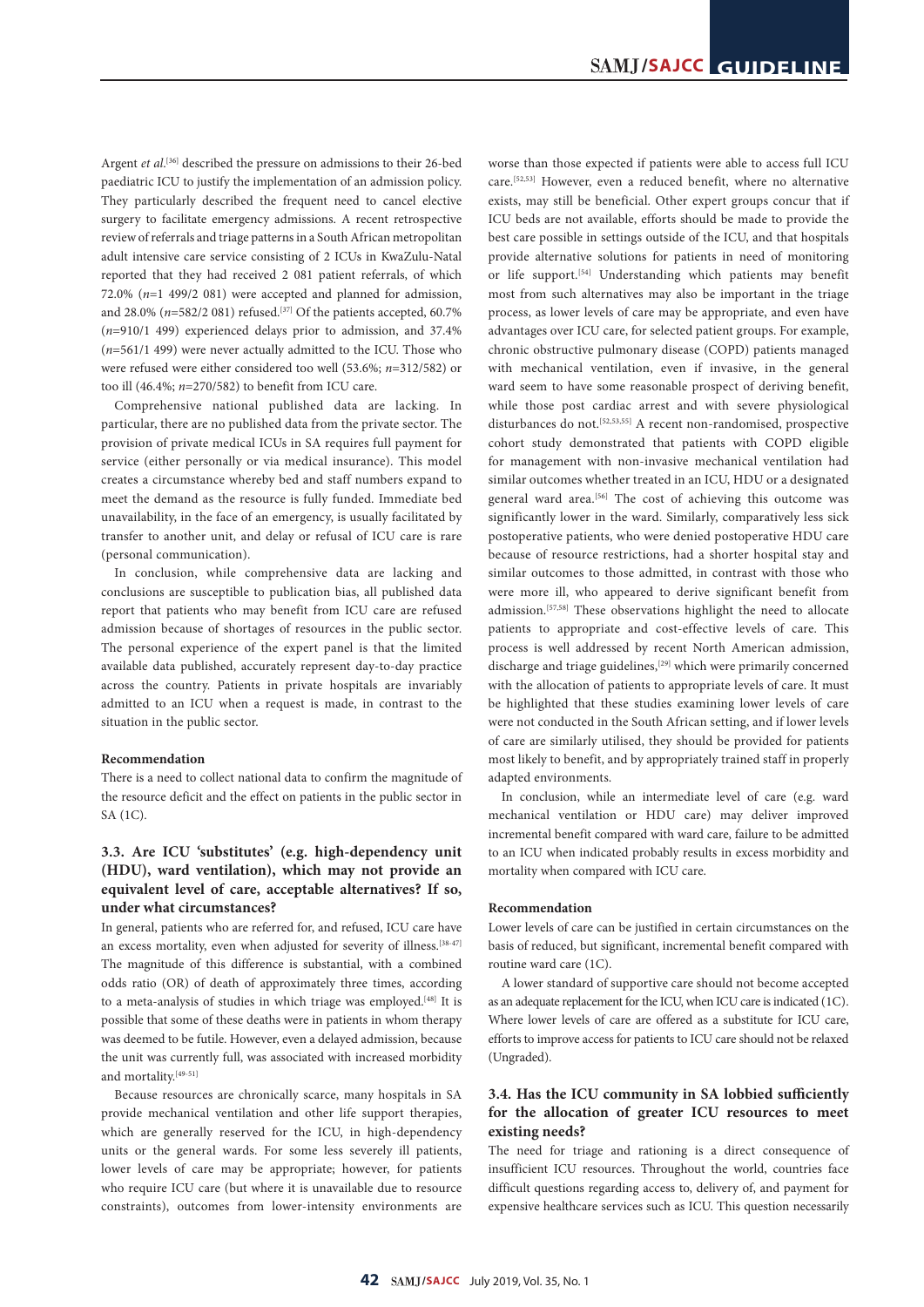requires a decision regarding the proportion of healthcare expenditure that should be apportioned to intensive care services.[59] The lack of sufficient resources in the public health sector has been described above. A recent expert consensus document on ICU triage achieved high agreement for the statement that despite the practical need to ration scarce resources fairly, 'physicians should remain staunch advocates of their patients' best interests'.<sup>[59]</sup> In this regard, intensive care practitioners have a societal responsibility to identify systematic resource shortfalls, inform relevant administrative and governing institutions of societal expectations, and justifiably seek improved resource allocation. The recent Durban Declaration clearly sets out many of these responsibilities, and states that it is a basic human right for all people nationwide to have access to intensive care services.[60]

The principal national body representing intensive care doctors, nurses and healthcare professionals allied to intensive care services in SA is the CCSSA. The CCSSA cooperates closely with the HPCSA to regulate the practice of intensive care and maintain standards. Initiatives to improve resource allocation have been attempted by the CCSSA by engaging in discussion with the Minister of Health in 2010.

In conclusion, limited efforts to improve resource allocation to intensive care services in SA have been made.

#### **Recommendation**

Systematically collected data describing the intensive care resources available to patients in SA and the magnitude of need for such resources by patients should be used to inform governmental structures of deficiencies, and provide the basis for requests for a greater allocation of resources to intensive care (Ungraded).

A revision of the CCSSA constitution is under way, and the expert group recommends it includes the mandate to engage with the Minister of Health in SA to address the issue of ICU service efficiency and resources (Ungraded).

# **3.5. Are there existing published guidelines or protocols to assist frontline doctors and other health professionals in SA with ICU decisions on admission, triage and rationing?**

The Society of Critical Care Medicine, and the American Thoracic Society in North America, have provided consensus statements and guidance that have been periodically updated.[29,54,61] Consequently, most ICUs in the USA (up to 88% in academic centres) have established local guidelines, although regular use of these guidelines was reported in only 25% of units.<sup>[62]</sup> A recent report from an internationally diverse task force of the World Federation of Societies of Intensive and Critical Care Medicine provided some general guidance for intensivists performing triage decisions.<sup>[63]</sup> Consensus-based triage guidelines and statements that could potentially be implemented during outbreaks and disasters have also been published.<sup>[64-66]</sup> In SA, there are no published guidelines for admission, discharge and triage of adult patients, or published reports of any of individual hospital practice guidelines. The expert group was aware of only scattered units with such guidelines. A single published admission guideline in SA was specifically directed at the paediatric population.<sup>[36]</sup>

A review of the international guidelines revealed that while many sound principles and practice recommendations were articulated, the

guidelines were primarily concerned with the allocation of patients to available levels of care in circumstances different from the resourcerestricted South African environment.<sup>[29,61]</sup> The World Federation guidance was overly general and was restricted to providing guidance relevant only to certain components of the triage process.<sup>[63]</sup> Consensusbased triage guidelines and statements that could potentially be implemented during outbreaks and disasters are informative, [64-66] but are not easily translatable to routine practice. For example, in outbreaks, the epidemic disease is frequently uniform in presentation and prognosis, a circumstance quite different from routine ICU practice where diagnoses are varied and to a large extent random. Nevertheless, some important concepts consistently emerge and most expert groups have recommended an approach that favours policy based on improved incremental benefit (utilitarianism) rather than egalitarian principles. The former favours the use of decision-making support systems, stresses the importance of prognostication so that any expected benefit can be most accurately estimated, emphasises that final triage decision-making should be in the hands of senior and experienced intensivists, and recognises that good communication and transparency are essential.<sup>[59,63]</sup>

In conclusion, high-quality published guidelines on admission, triage and rationing exist in other countries and regions; however, they have been developed for circumstances different from those routinely experienced in SA, particularly in the public health sector, where the resource restriction is persistent and severe, and distribution of resources uneven.

#### **Recommendation**

International triage guidelines for ICUs exist, but are insufficient for routine implementation in SA. Local triage guidelines should be specifically developed for the South African setting to ensure the efficient use of scarce intensive care resources (1C).

# **3.6. Would it be useful to develop a recommendation framework for guiding admission triage and rationing decisions in SA?**

As established in the answers to questions 1 and 2, in the public sector in SA, the demand for ICU services exceeds supply, which frequently results in refusal of admission of patients based only on bed availability. Question 5 addressed the issue of existing guidelines and published protocols, and determined that there was a lack of published guidelines suitable for use in South African conditions. A call for the need to adopt triage principles in SA, targeting those patients who would benefit most, was made recently.<sup>[67]</sup>

The World Federation Task Force report confirmed that triage protocols and algorithms may be useful, but qualified this statement by adding that final decisions should always be made by skilled intensivists, with collaborative input from multidisciplinary sources when appropriate.<sup>[63]</sup> The publication of recommendations and guidelines with subsequent passive dissemination has been demonstrated to have beneficial effects on clinical practice, and they are increasingly utilised by the medical community internationally.[68,69] When actively implemented, clinical practice guidance and protocols have been shown to improve patient outcomes.[70,71] Similar guidance in the form of a recommended framework for triage is likely to promote consistency in decisionmaking, provide support for practitioners in this difficult area and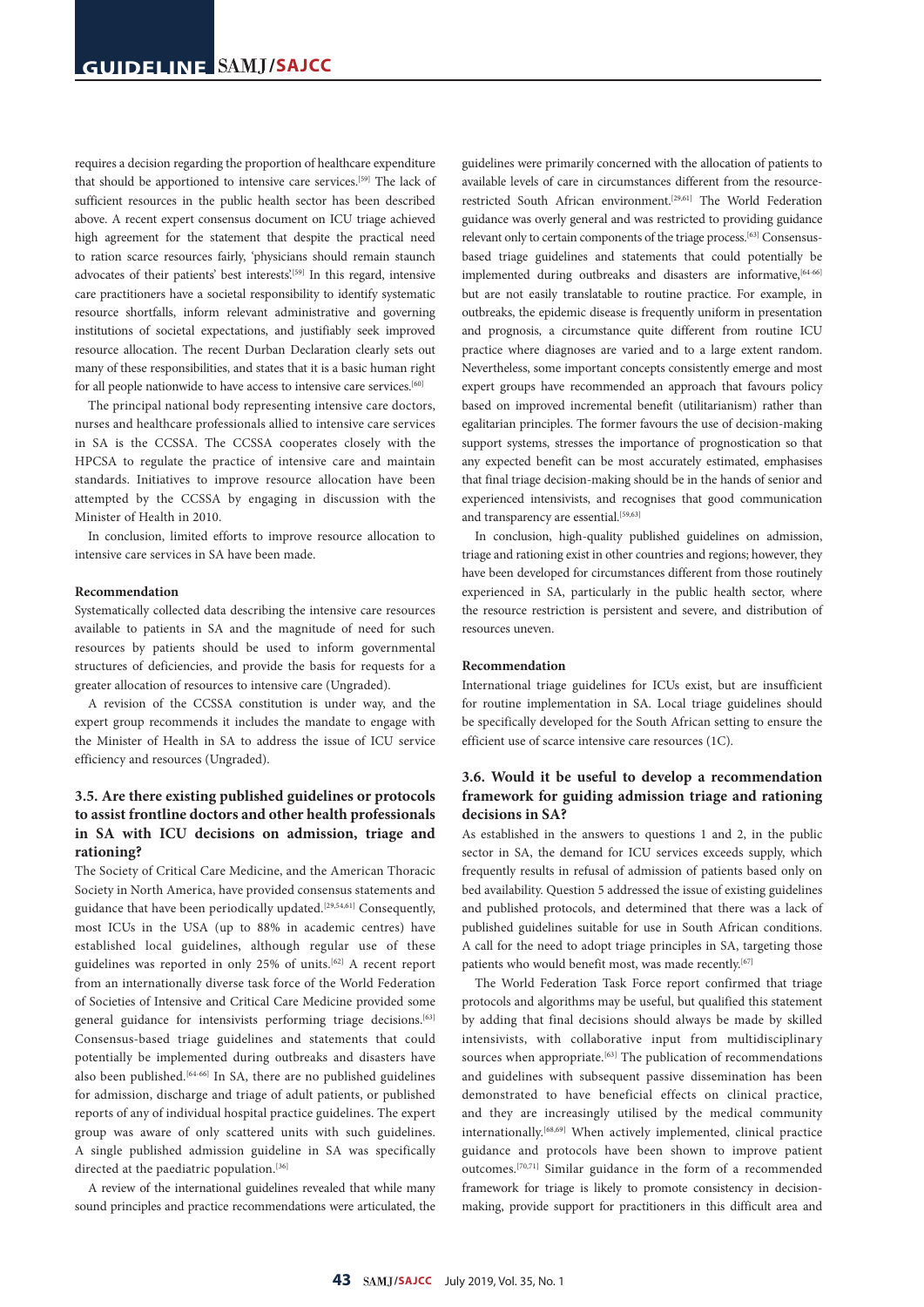improve professional practice.[72] While evidence supporting the use of conceptual frameworks and algorithms in the specific setting of triage is scarce, a recent study demonstrated that utilisation of a decisionmaking algorithm compared with intuitive decision-making, resulted in better correlation between decisions made by triage doctors and an improved correlation with reference standard decisions.[73] Expert groups on triage in emergency settings have also recommended that clinical decision support systems or 'tools for application of guidance', rather than clinical judgment alone, should be used.<sup>[59,66]</sup>

A nationally recommended framework to guide institutional policy has other potential advantages in promoting fairness. Opinions of individual healthcare providers generally reflect the values and opinions of those individuals rather than those of the community at large, and therefore they alone should not intuitively make decisions to limit ICU care on the basis of cost to society,  $[54,61]$  but these should rather be based on a framework proposed by a wider group. Such an approach should also decrease the influence of personal biases or conflicts of interest. It decreases the risk that individual healthcare providers might try to conserve resources on an *ad hoc* individual patient basis at the possible expense of another patient's best interests. In the setting of rationing and triage, it has been recommended that responsibility be expressed in the form of institutional policies so that individual doctors are not put into the conflicting role of best serving their own patients, while still trying to consider the needs of other patients.[61]

The mere development and publication of guidelines does not guarantee that practice will become aligned with the guideline, [74-76] as documented by a failure of French intensivists to adhere to then contemporary guidelines, although those evaluated had been developed by North American practitioners.<sup>[42]</sup> Nevertheless, clinical practice may still be improved by ensuring the appropriateness of guidelines to local practice conditions,[42] encouragement of individual hospitals to adapt the guidelines into local policies and providing active educational processes to accompany the guidelines.

#### **Recommendation**

There is a need to develop a triage guideline for use in SA to assist bedside clinicians to approach triage in a consistent and systematic way (1C).

This guideline should take the form of a decision-making framework, and be developed by the consensus group in parallel with this consensus statement (Ungraded).

Each ICU should develop its own specific admission and discharge policies and procedures that reflect locally available resources and patient needs, based on the nationally recommended framework (Ungraded).

Additionally, it was considered important that means of communication and dissemination of the guideline be developed, and that educational opportunities be provided to improve implementation in individual units (Ungraded).

# **3.7. What ethical and moral principles should inform guidelines for the practice of admission, triage and rationing in SA?**

Admission criteria to ICU in the South African setting have been proposed by the CCSSA.[77] Patients with respiratory failure requiring support with mechanical ventilation, or those with multiorgan failure, or those who require intensive monitoring with the potential

need for interventions only available within the ICU, should be considered for admission. Resource restrictions in SA, however, prevent admission of all patients meeting these criteria. All the ethical considerations that follow make the assumption that triage decisions are made on medical health grounds only and without any consideration of patient gender, race, personal beliefs, social standing or socio-economic condition.

The American Society of Critical Care Medicine task force on values, ethics and rationing in critical care defines rationing as 'the allocation of potentially beneficial healthcare services to some individuals in the face of limited availability that necessarily involves the withholding of those services from other individuals.<sup>[29]</sup> Triage is the process of prioritisation of patients to receive such rationed healthcare services. In the context of intensive care, doctors making triage decisions must choose who will receive potentially life-saving care and who will not. Because the decision frequently has life-or-death consequences, it weighs heavily on those making the decision. It is therefore important that those making triage decisions understand the triage process they implement and the ethical principles and moral values upon which they are made. These values include the desire to preserve human life and to protect or improve health, to use available intensive care resources efficiently, and to distribute available intensive care resources equitably, while respecting personal dignity, maintaining the therapeutic relationship and protecting the least well-off.[78] However, because resources are finite, and limited, some generally accepted healthcare values such as autonomy, and fidelity, or loyalty, to the individual patient, that are normally so much part of the doctor-patient relationship, have to be forgone.[79] The balancing of values that can be preserved and those that must be forgone generally align with the principled approach to understanding the needs of triage proposed by Beauchamp and Childress.[80] In the presence of absolute resource limitation, it clearly requires that the principle of (distributive) justice be met, whereas the principle of respecting individual autonomy must be forgone. The principle of beneficence (which focuses on our moral obligation to promote good for the individual patient), and non-maleficence (avoidance of actions that may cause individual harm), must also necessarily be sacrificed for some patients.<sup>[80]</sup> Thus justice, in the setting of resource limitation, creates a direct conflict with the values of the traditional doctorpatient relationship, which require the patient's interests to be the first concern.

Even accepting the above reasoning, achieving efficiency and distribution of resources fairly may be extremely difficult. In particular, the principles of efficiency (the best outcome from use of a resource) and fair distribution (equal access if there is a chance to benefit) are frequently in conflict.<sup>[81]</sup> Reasonable people often disagree, and provide both rational and sensitive counter-arguments.<sup>[82]</sup> For example, during an influenza pandemic, some would argue that ventilators be allocated only to those with the best chance of survival (thus maximising the medical benefit derived from the strained resource), but others may feel that ventilators should be allocated on a first-come, first-served basis to all those with a significant but lesser chance of benefit, thus offering some chance of salvage to a broader group of patients. Recent international consensus guidance addressing this particular issue in the intensive care setting has favoured maximisation of efficiency, calling on an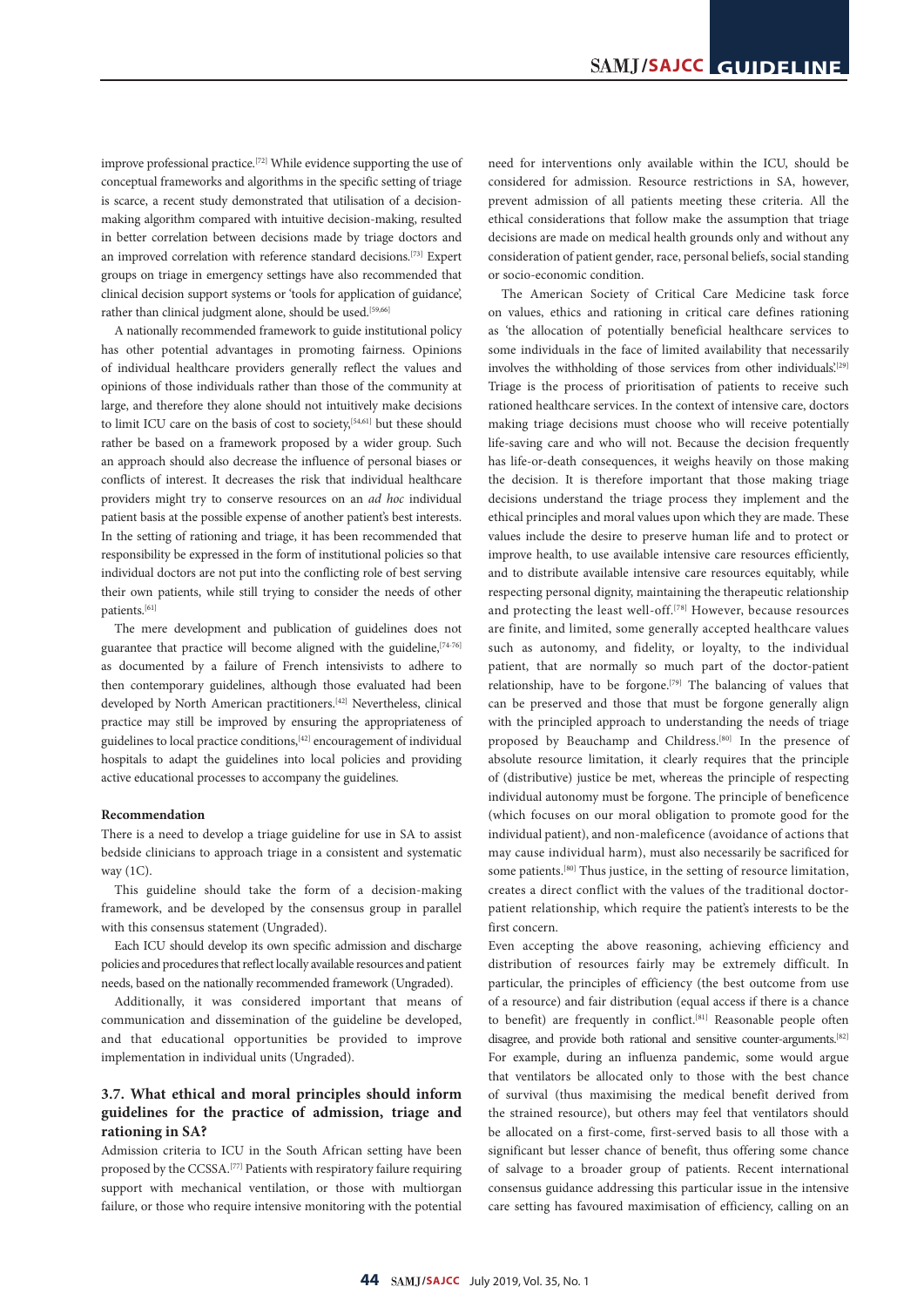essentially utilitarian justification for prioritising admissions to intensive care (and access to mechanical ventilation) on the basis of likely incremental benefit.<sup>[29,63,65,66]</sup> Even if we accept this latter view as acceptable or the best guidance that is currently available, it must be acknowledged that conflict exists between health maximisation in the aggregate and legitimate concerns about equity. For this reason, the American Thoracic Society Bioethics Task Force has recommended an egalitarian (to each individual an equal chance) approach – provided that at least some benefit will accrue from ICU care. In other words, a first-come, first-served basis for ICU admission was recommended.<sup>[61]</sup>

Patients may be refused ICU admission for reasons other than triage. It is generally accepted that doctors are not obliged to provide treatments that are non-beneficial or, in older terminology, futile.<sup>[83,84]</sup> When considering declining access to life-sustaining treatment on the basis of futility, great care must be taken. Futile or non-beneficial care is a concept that is easily understood but difficult to determine clinically. It has been suggested that non-beneficial or futile interventions are those that have been demonstrated to be effective in less than 1 in 100 attempts.[83] A recent international consensus statement defined futile therapies strictly as those that were not able to achieve immediate physiological goals, and those that were highly unlikely to gain meaningful health advantages for the patient and thus were an inappropriate form of care.[84] It can be seen that refusal of care on such grounds is likely to be a rare occurrence. It was agreed by the participants that the majority of patients refused admission in SA in the presence of restricted resources would not meet criteria for futility. Consequently the justification for triage must rely primarily on the argument of maximisation of medical benefit for available resources described previously, and choosing individual patients likely to derive greater incremental benefit. Thus, unlike refused patients for whom ICU would be non-beneficial (futile), most refused patients are deprived of the potential benefits of ICU admission, even if these benefits may be small.

Part of the ethical and moral justification for triage requires that exhaustive efforts to maximise efficiency in healthcare systems to ensure that we achieve as much good as possible with the resources we already have, are necessary.<sup>[85]</sup> Only once this is done, can rationing be justified. An approach to this question was developed in question 4.

The process of triage should not be reliant on the solitary judgment of individuals, but be guided by institutional policies, and require some degree of peer-review, and validation from a broad spectrum of opinion.[86] Thus, triage policies should be justified and defensible, respecting the moral contract between healthcare workers, patients and the wider public. Policy implementation therefore includes the need for openness and transparency, accountability, and provision of mechanisms of appeal and review by relevant stakeholders.[87]

The legal position of a medical decision to refuse ICU care on the basis of triage, especially in the face of patient or family demands for treatment, is unknown. However, the attitude of South African courts to the question of resource rationing and prioritisation may be inferred from a Supreme Court judgment in 1997. Briefly, the hospital concerned argued successfully that the patient who suffered from chronic kidney failure, and did not meet kidney transplant criteria, therefore had an incurable disease and should not be treated

further, specifically as further treatment would deny treatment to other patients for whom a cure was possible. The patient, who later died, had argued that their right to life was guaranteed by the constitution. One of the trial judges further stated while an individual's need for access to public medical resources was entitled to individual consideration, decisions to deny access that were not regulated by the existence and application of 'principled criteria' could be more open to challenge.[88]

In conclusion, although several competing ethical and moral justifications may be used to guide a triage policy, the consensus group unanimously supported the principle of admission priority for patients likely to result in the greatest benefit for the greatest number of patients from available resources.

## **Recommendation**

Triage decisions in SA should be made on the basis of achieving the greatest medical benefit from the available ICU resources (Ungraded).

Patients should be prioritised such that those with the greatest likelihood of incremental medical benefit from ICU admission are given priority for admission (Ungraded).

## **3.8. Is there evidence to inform the best practice of admission, triage and rationing in SA?**

The systematic literature search revealed no randomised controlled trials of routine triage interventions in an adult ICU population, few observational studies reporting practice and outcomes, [38-47,89] and one systematic review of observational studies.<sup>[48]</sup> Reported factors associated with triage decisions to decline admission include old age, greater severity of illness, poor chronic health status (particularly chronic respiratory and cardiac disease or lack of independence in activities of daily living), diagnostic category (metastatic neoplasm, post cardiac arrest, non-operative referrals), few ICU beds immediately available, and need for observation only.[43,45,90,91]

While these observational data are informative, there is sparse available evidence to inform best practice for admission, triage and rationing decisions. While international expert consensus guidelines have been published, they have been developed in highincome countries with substantial intensive care resources.[29,54,61] The expert group recognises that in SA, the majority of centres perform triage in isolation, and few institutions have protocols and guidelines to inform practice. The expert group further recognises that the decision to admit a patient to ICU under conditions of resource limitation is inherently challenging because of scientific uncertainty, continuous advances in knowledge and technology, and our limited ability to accurately predict outcomes. The need for evidence-based prognostication as part of triage decision-making is addressed further in the response to question 9.

## **Recommendation**

Further research, particularly in SA, is required to support the development of best practice guidelines for admission, triage and rationing, the goals of which should include minimising loss of life of critically ill patients, and maximal utilisation of limited resources within an ethical framework acceptable in SA (Ungraded).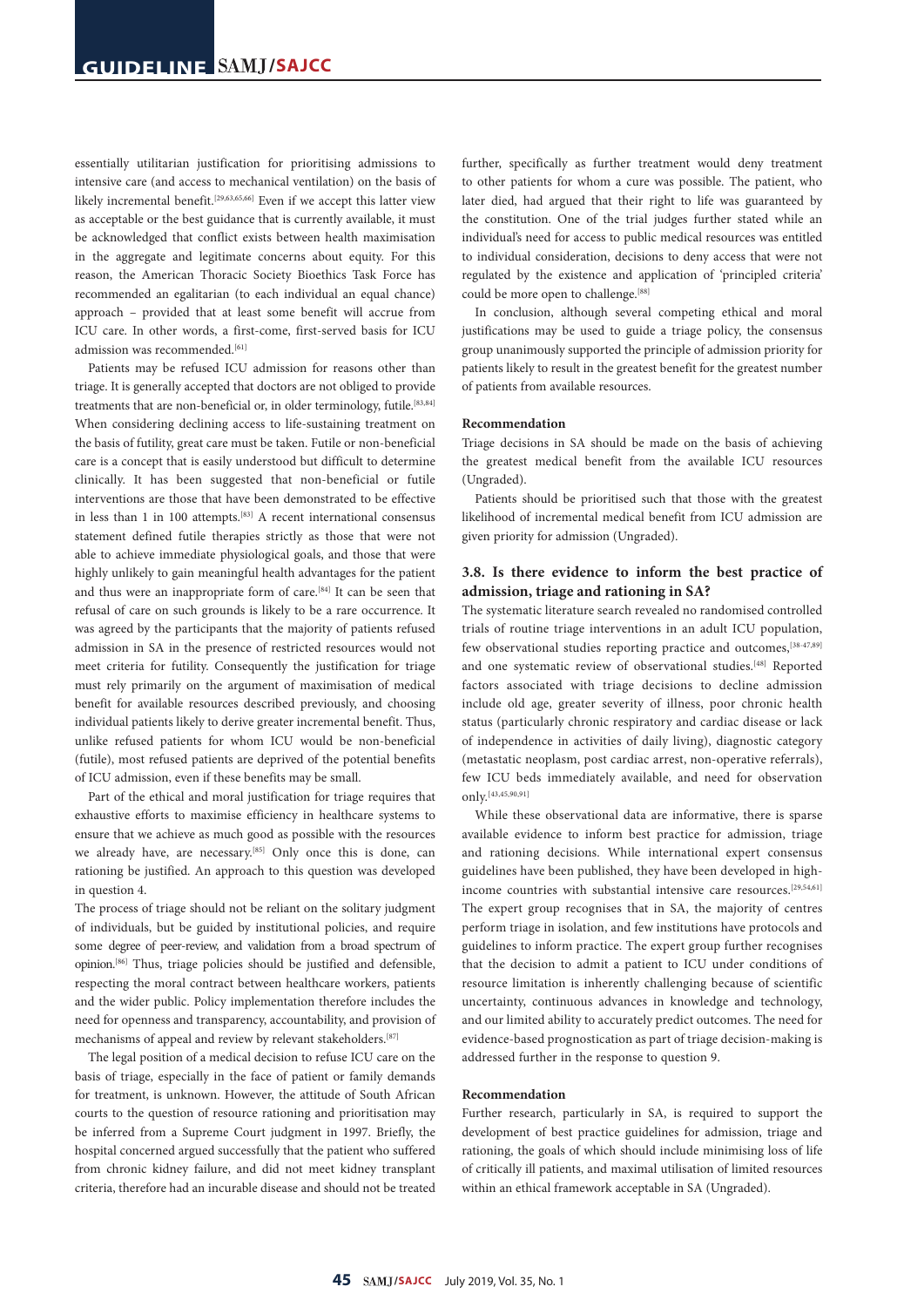## **3.9. Are scoring systems useful to guide or assist admission, triage and rationing decisions, particularly in SA?**

The availability of an objective, accurate, immediately assessable and easy-to-use score to predict incremental magnitude of benefit from ICU care and therefore guide admission, triage and rationing decisions, would clearly be desirable. Attempts to develop prognostic and triage scoring systems for routine use in resource-limited environments have been made.<sup>[46]</sup>

Increasingly, and in the wake of recent outbreaks of infectious respiratory diseases, several triage scoring systems for use in situations where ICU bed resources are acutely overwhelmed have been proposed.[92-94] All triage scoring systems have been based on the general utilitarian principle of achieving maximum benefit (improved mortality) from available resources. Simulated utilisation of the scores has demonstrated that some have potential to inform triage decisions and potentially reduce ICU bed utilisation.[95,96] Unfortunately, attempts to validate simulations against actual important outcomes such as mortality, have demonstrated relatively poor performance.[97-99] This is possibly because of the inability of current scoring systems to replicate the complex nature of triage decisions. Key deficiencies include the measurement or prediction of outcome only of patients admitted to the ICU and neglect to make a direct comparison with the likely outcome if the patient remains in the general ward (or other current level of care), therefore overestimating potential benefit; the need for detailed clinical data that are not always available; the use of relatively short-term mortality as the only measurable outcome, ignoring important outcomes such as longer term outcome and quality of life; and lack of consideration of the resource use required to achieve the expected outcome. While providing reasonably accurate discrimination for groups of patients, a key technical deficiency of currently available severity scores is their relatively poor calibration, which prevents the accurate prediction of important outcomes in individual patients.<sup>[100]</sup> While proposals for methods to improve triage-specific scoring systems have been made,<sup>[101]</sup> currently proposed objective scores remain inadequate for stand-alone clinical use.

Nevertheless, despite the current inability of scoring systems to predict accurately in individual patients, or combine all aspects of triage decision-making into one instrument, it remains important that accurate, evidence-based prognostic scoring systems continue to be developed, calibrated and validated for use by clinicians to assist and inform triage decisions. Several such scores and prognostic tools exist, even if not specifically developed to inform triage decisions, and may be used by clinicians to improve the objectivity of assessments of prognosis when appropriate. Many such scores are relatively simple, do not require extensive laboratory testing, and can be completed in an acceptably short time to assist immediate decision-making. Examples include general mortality predictive scores such as the Mortality Probability Admission Model  $(MPM_0)$ ,<sup>[102]</sup> a general hospital mortality prediction rule,<sup>[103]</sup> and the National Early Warning score (NEWS).<sup>[104]</sup> Other well-known scores such as the acute physiology and chronic health evaluation (APACHE II), simplified acute physiology score (SAPS II) and sequential organ failure assessment (SOFA) scores are complex, require laboratory testing,  $[105-107]$  and may require up to 24 hours

for scoring,[105] therefore rendering them unsuitable to inform immediate triage decisions. The pneumonia severity index (PSI) also falls into this category;<sup>[108]</sup> however, other relatively simple point-ofcare predictive scores for individual conditions of importance in SA include community-acquired pneumonia (the CURB-65 score and the IDSA/ATS minor criteria for ICU admission),<sup>[109,110]</sup> traumatic intracranial haemorrhage clinical decision rules,[111,112] and malaria outcome score.[113] Such scores may be relatively easily accessed and used to inform and improve individual prognostication.

Assessment of prognosis in a rapidly ageing population is a new and increasing challenge.<sup>[114]</sup> In the context of critical illness, the determination of frailty, rather than chronological age, appears more important for the purposes of prognostication. Frailty scores, particularly in the elderly, have been shown to predict mortality and quality of life outcomes better than age alone, independently of other traditional predictive scores.[115-118] The systematic assessment of frailty as a prognostic indicator is likely to become increasingly important in the determination of prognosis in the setting of triage.<sup>[119]</sup>

Therefore, while scoring systems may assist and inform prognostication at the time of triage, at present prognostication by individual doctors remains the clinical standard. Studies have shown that doctors are capable of moderately good mortality prognostication,<sup>[120,121]</sup> and that the accuracy of prognostication increases with the individual's confidence in making a particular prediction.[121] When decisions were in concordance with those of other individuals, accuracy was markedly enhanced.<sup>[121]</sup>

It is important to remember that conditions of reduced incremental benefit from ICU admission may occur on both prognostic extremes. Patients may be too well for ICU care or they may be so ill that the chance of salvage is minimal. It is important to recognise that even if more accurate and discriminatory prognostic tools become available in the future, a value judgment would still be necessary to decide what would be the minimum difference in predicted incremental mortality benefit that would be morally justified.<sup>[61]</sup> For example, in conditions of severe resource limitations in parts of SA, it may be medically reasonable to reject a patient to the ICU with a 30% incremental risk of survival with ICU care (95% risk of death without ICU care v. 65% risk of death with ICU admission), in favour of a patient with a greater likely incremental benefit. However, in high-income countries, such a risk of death differential would be unlikely to meet a threshold for refusal of care on the basis of triage.<sup>[59]</sup> Therefore, thresholds for triage decision-making should be appropriate to local ICU resource availability in South Africa.

In conclusion, scoring systems have promise for the future but, under current conditions in SA, have inadequate precision for direct clinical use. The use of systematically collected data, and scoring systems to determine prognosis, are strongly encouraged.

## **Recommendation**

No suitable, comprehensive and objective triage scoring system is currently suitable for use in SA (1C).

Although triage decisions currently remain a considered clinical judgment, the use of predictive scoring systems, including those measuring frailty, to improve the accuracy of clinical prognostication as part of triage decision-making is encouraged (1C).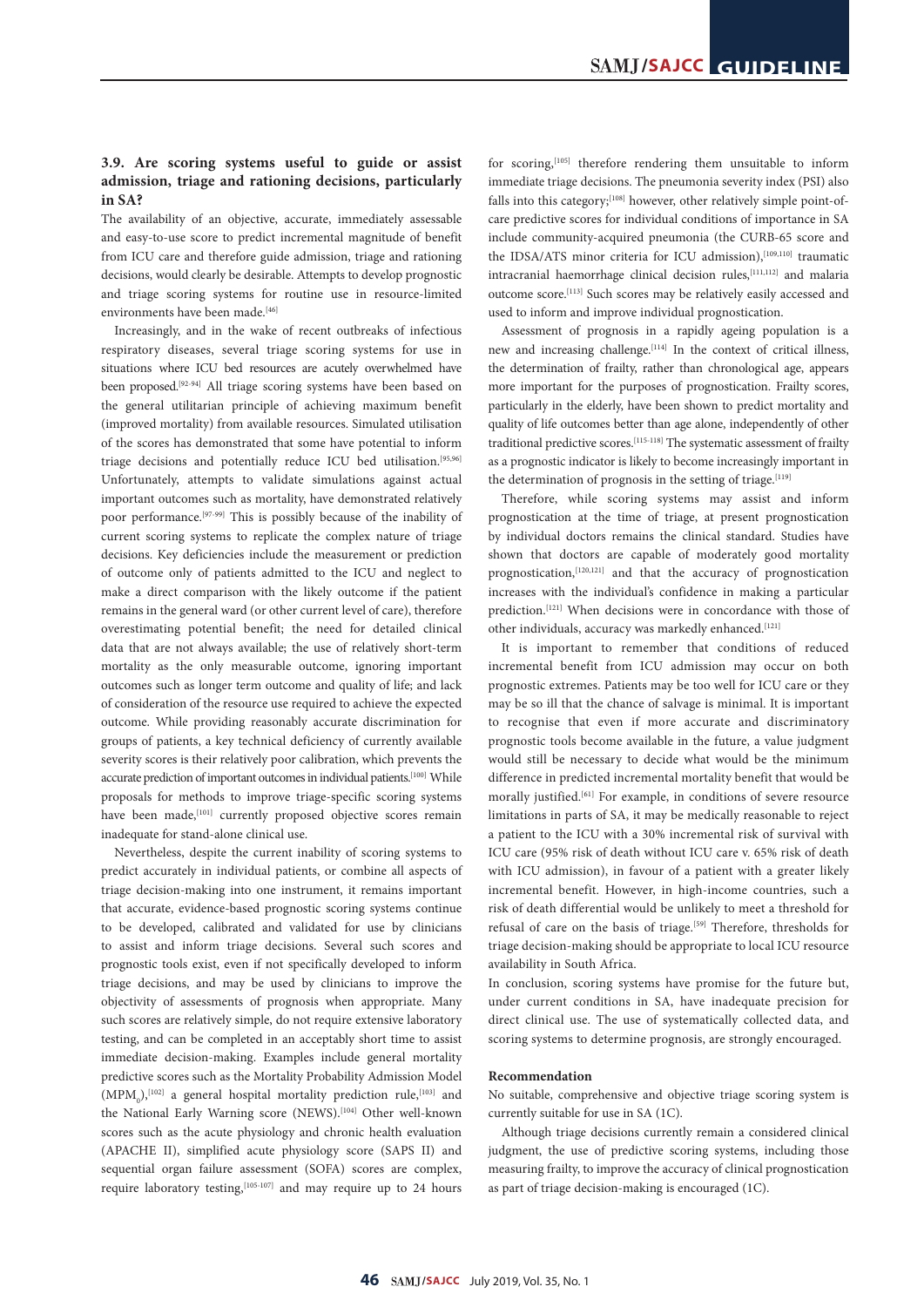# **3.10. Are there specific issues in SA, e.g. availability of rehabilitation/chronic care facilities, or unequal access to such facilities, that the ICU specialist ought to consider when making ICU admission, triage and rationing decisions, that are different to general issues in other countries?**

Facilities for supporting chronic ventilation, rehabilitation and chronic care are severely limited for the majority of the population. Consequently, patient-centred satisfactory outcomes, measured as length of survival or quality of life, for many patients in SA may be less frequent than for the equivalent situation in other middleincome or high-income countries. Thus, the evaluation of potential benefit from ICU care may need to be considered in the light of potential anticipated post-ICU support. It must, however, be recognised that access to post-ICU support may also be related to financial, ethnic and social factors and these may influence the fair allocation of available resources.

## **Recommendation**

The lack of availability of social or medical support for rehabilitation post ICU admission should only be considered at the time of triage decision-making if their absence would materially and substantially prevent benefit being derived from ICU care (Ungraded).

Care must be taken to avoid discrimination on the basis of gender, race, religion, educational achievement or level of affluence (Ungraded).

# **3.11. Should patients already in the ICU receive priority over patients queueing for admission?**

The use of a triage process in response to resource limitation occurs explicitly both internationally and in SA.<sup>[15,37-47,54]</sup> It is increasingly clear that some patients already in the ICU fail to respond well to treatment and have a poor prognosis for recovery, with benefit likely to be small. Current international guidelines for end-oflife (EOL) care are based on actions taken in the patient's best interest.<sup>[122]</sup> This is based on the principle that once patients are admitted, the intensivist has direct responsibility to the individual patient and therefore considerations of resource consumption and utilisation are subsequently ignored. As a consequence, these patients are rarely discharged to the ward to make way for a patient with a greater likelihood of benefit. Previously published triage guidelines and consensus documents have stated, 'As a general rule, obligations to patients already hospitalised in an ICU who continue to warrant ICU care outweigh obligations to accept new patients'.<sup>[54,60,61]</sup> In the more recent consensus document, however, that statement only received 77% agreement, falling short of the required 80% to make a firm recommendation.<sup>[59]</sup> It has also been systematically argued that there are no clear and obvious ethical or moral reasons why patients already in the ICU should receive priority over patients queueing for admission.<sup>[123]</sup> If this argument, that triage of potential new admissions and those already in the ICU is ethically and morally equivalent, then the possibility of discharging patients with limited chances of benefit from the ICU (potentially against the family or patient's wishes) to allow patients with a greater chance of benefit to be admitted, may be considered. In pandemic and disaster situations, it has been suggested by

expert groups that if, after a suitable time period, a patient meets exclusion criteria for admission, consideration should be given to withdrawal of life support.<sup>[66]</sup> It has been suggested that South African physicians prefer making triage decisions at the time of admission, rather than initiating a 'trial of therapy' following admission, during which an inadequate response to therapy is followed by early withdrawal of therapy.<sup>[124]</sup>

In conclusion, consensus as to how such actions could be justified and systematically implemented on a day-to-day basis in chronically resource-restricted countries such as SA could not be reached by our expert group, unless circumstances were clear and obvious, and that on balance the of loss of benefit from a patient undergoing ICU care was likely to be small, and the benefit from a new admission substantially higher. This approach is generally in line with statements from other expert groups and consensus statements.[59,61]

#### **Recommendation**

Patients already admitted to an ICU who continue to warrant ICU care should usually receive priority over new admissions. Exceptions are appropriate when, on balance, if discharged to a lower level of care, the of loss of incremental benefit from continued ICU care would probably be small, and the benefit for a new admission substantially higher (Ungraded).

# **3.12. Is there a need that admission, triage and rationing policies and guidelines in SA be transparently promulgated, periodically reviewed and/or audited by frontline healthcare workers, e.g. through professional organisations?**

Admission, triage and rationing guidelines, and policies at individual hospitals and ICUs that may be developed from the recommendations, potentially affect a number of stakeholders. ICU admission and triage decisions are potentially life changing for individuals<sup>[48]</sup> and their families<sup>[125]</sup> and are therefore a serious matter. While the composition of the current expert group is broadbased in stakeholder representation, it is not comprehensive, and therefore any recommendations or guidelines must be transparently communicated to all potential stakeholders.

Processes for creating recommendations for decision-making with strong ethical and moral dimensions have been proposed.<sup>[87,126]</sup> The recommended process includes several additional steps beyond inclusivity, transparency and communication, and includes publishing the grounds for recommendations and guidelines that gave rise to the decisions; recommendations should be relevant to stakeholders' views regarding the equitable distribution of specific health needs (in this case, rationing of ICU resources), and procedures must exist to allow revision of decisions in the light of challenges to them.[87,126] This should take the form of an appeal process of which affected patients or their surrogate decision-makers are explicitly aware.<sup>[61,86]</sup> All these aspects must be built into the guideline development process in individual hospitals and units.[36]

The resources and processes available for care of critically ill patients in hospitals and in intensive care have been shown to change over time,<sup>[127]</sup> and also under conditions of stress (surge situations), $[128,129]$  which provides a rationale for the need for a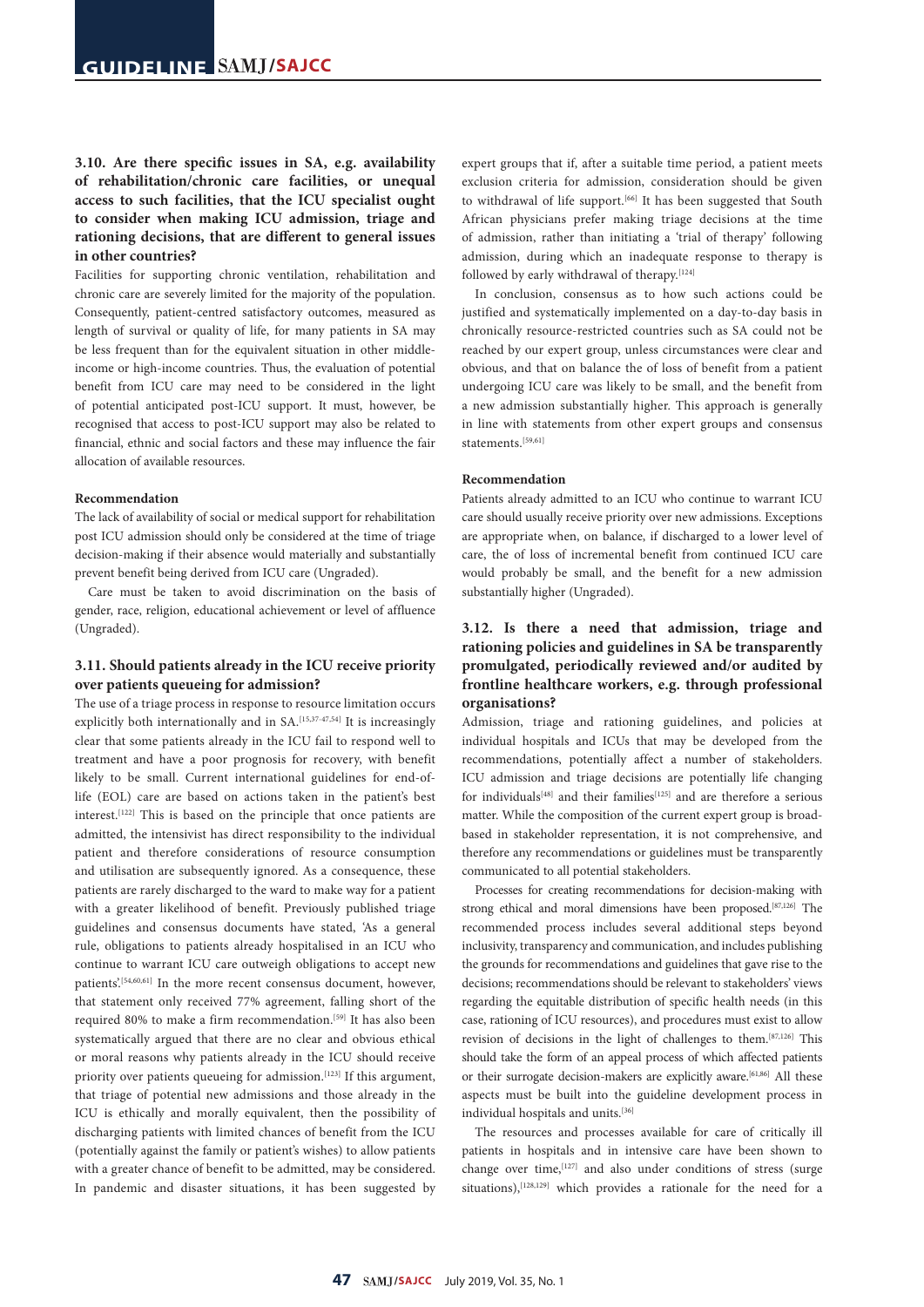recommended framework that is adaptable and scalable, and emphasises the need for regular review of the guidelines to ensure that they remain updated and appropriate.

It seems reasonable to expect that policies should be generated and proposed by healthcare workers (from both within and outside the ICU) as they have a detailed sense of the necessities of function in those areas. The advantage of using professional organisations to provide overall policies is that they are less likely to have vested interests in selected healthcare services in particular contexts. However, there should be complete transparency regarding the affiliations and potential conflicts of interests of the professionals involved.

It is intrinsically difficult to establish the views and preferences of the target population and, probably for this reason, previously published international guidelines have failed to directly identify or consider patient views or preferences relating to routine ICU admission triage. The lack of substantial direct participation of the lay public in expressing their views and preferences is a limitation that is acknowledged; however, this limitation was partially addressed by including a non-medical lawyer and an ethicist as a participant member. In addition, the literature review identified a small number of studies that have addressed the general public's view on ICU admission triage decisions in the context of pandemics.<sup>[130-132]</sup> These surveys report substantial public support for triage decisions being made in universal access public healthcare systems in the face of overwhelmed resources, that these decisions be made by senior doctors supported by pre-determined and transparent guidelines, [131,132] and that they are fairly applied to all.<sup>[130,131]</sup> Public views were thus determined to be aligned, as far as can currently be ascertained, with the views of the participating medical members of the consensus group. The triage framework tool, developed as part of this consensus meeting, was designed as far as possible to meet these public expectations.

The actual implementation of policies is challenging even within single units and it is expected, when resources allow, that implementation should be accompanied by the collection of appropriate data to provide audit information on the quality of policy implementation. An extensive list of audit information that should be collected to allow quality assurance and service improvement in the domain of ICU triage has been published recently.<sup>[29]</sup> However, participants recognised that severely restricted manpower and other resources precludes the prescription of such detailed metrics in the South African setting. Nevertheless, even in the South African setting, attempts to record as much data as practical is encouraged. Some key audit metrics that should be recorded whenever practicable are summarised in Table 3.

Additional to these ethical and moral requirements, the publication of guidelines without efforts to promote implementation through active distribution of information, educational initiatives, and efforts to measure implementation and effect, is at best moderate.<sup>[68]</sup>

## **Recommendation**

Any admission, triage and rationing policies and guidelines in SA should be transparently promulgated by professional bodies, and be freely and conveniently available to all stakeholders, including the public (Ungraded).

These policies and guidelines should be periodically reviewed and/ or audited (Ungraded).

**3.13. Should more research in the subject area of ICU admission, triage and rationing decisions be prioritised?** A systematic search for published articles in the subject area revealed a preponderance of scholarly articles describing ethical and moral arguments, consensus reports and guidelines on best practice. Several papers described the practice of triage in specific cohorts of patients; however, few addressed the consequences of triage, and none used robust methodology to assess the impact of specific triage-related interventions on meaningful patient outcomes. Overall it is clear that more research, focused specifically on triage and rationing in the presence of chronic resource limitation, is necessary. This is especially true for the South African environment, where ICU resource limitations are pervasive in the public sector, and only a minority of patients have access to the parallel, but relatively resource-rich, private health system.

The group identified key areas of research required to promote both efficiency of resource use and best implementation of triage. These include ICU practice quality monitoring and improvement, critical illness prognoses, and scoring systems for triage and triage outcomes. In particular, decisions to admit or not are challenging because of uncertainty regarding prognoses, which are in any case continually changing as a result of advances in knowledge and technology. Consequently, our ability to predict outcomes accurately remains limited despite ongoing research efforts.[133] The current lack of accurate outcome information, especially in SA, that would facilitate such judgments, complicates decision-making. Simple questions such as which potential ICU patients would do just as well with care in an intermediate unit, are difficult to answer with current knowledge.<sup>[58,61]</sup> Additionally, post ICU and hospital life expectancy, and functional status, is essential information in order to weigh the benefits and cost of ICU admission. Long-term societal costs associated with poor outcomes should also be available in order to assess properly whether ICU care might be too costly relative to benefit. Although there are some data to predict the outcomes following ICU admission, little data exist on which to base predictions as to what would occur without intensive care admission. If scoring systems become available, they should estimate incremental benefit. It remains necessary to compare predictions based on scoring systems robustly with clinical judgment as to prognosis. When adopting the utilitarian approach to triage, it is necessary to determine both incremental cost and benefit. For the purposes of triage, cost is most easily estimated by predicted ICU length of stay, another parameter for which there are sparse predictive data.[61,100]

#### **Recommendation**

There is an urgent need for research to improve efficiency of ICU services in SA and to inform the practice of triage, particularly in the following domains (1C).

- Descriptive data rates of referral, refusal rate, reasons for refusal, and outcomes (survival, functional status and quality of life, including likely duration of such outcomes)
- Research assessing the impact of recommendations and guidelines – audit of implementation and the impact of guidelines on practice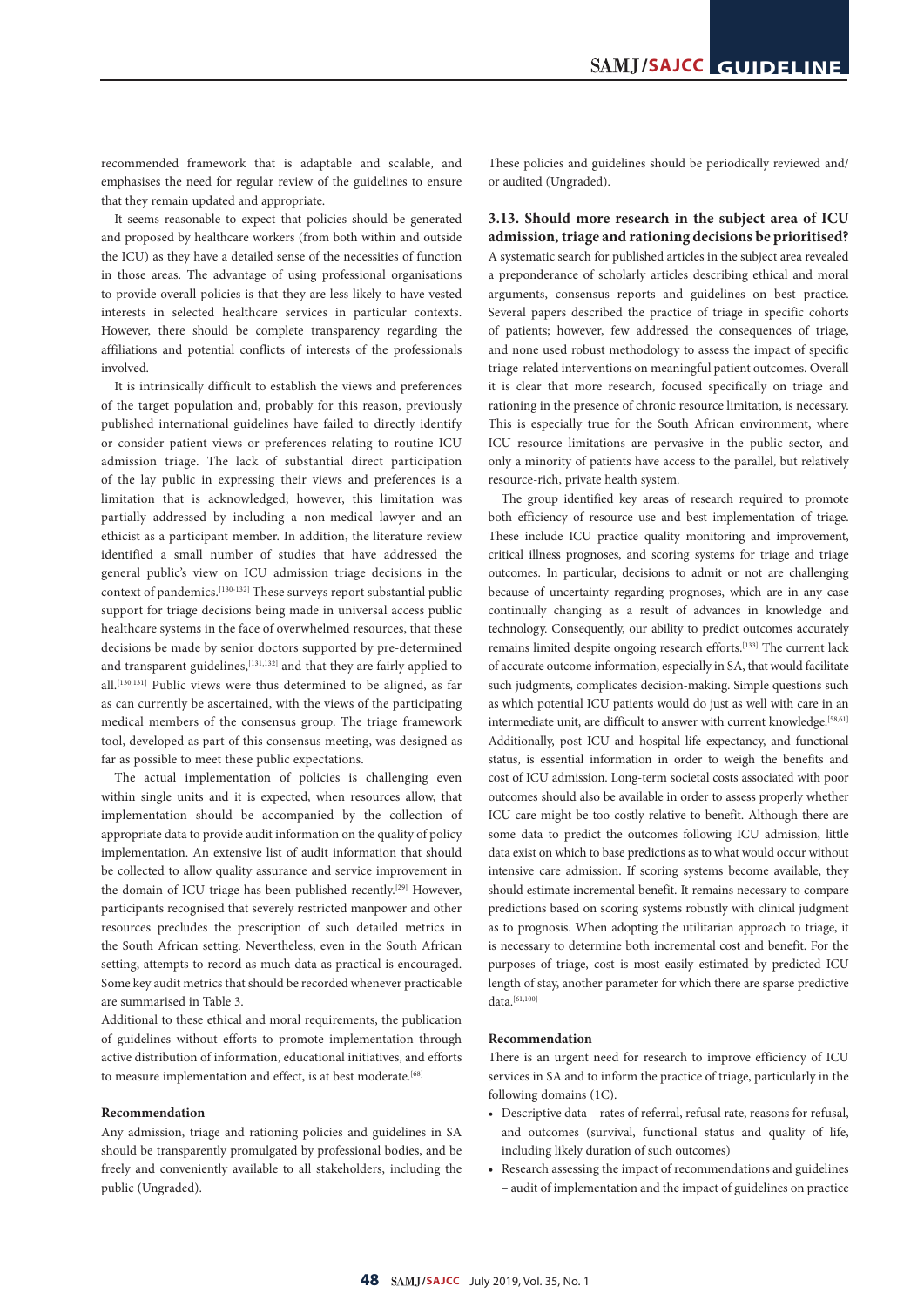- Prognosis of critically ill patients referred to ICU, documenting outcomes of those patients admitted and refused, or offered alternative levels of care
- Development of prognostic scoring systems with high discrimination and calibration for critically ill patients, adjusted for level of care (e.g. with ICU, high-dependancy unit or ward care).

# **3.14. Should any proposed ICU admission, triage and rationing guidelines and policies also address discharge criteria?**

The efficient use of available ICU resources requires that patients who no longer benefit from ongoing ICU care are discharged to a lower level of care appropriate to their needs. Under normal circumstances, this occurs when patients have recovered sufficiently to be transferred safely to a step-down high-dependency unit, if available, or general wards. Some selected patients may be best cared for in a special care unit, such as a chronic ventilator unit or units specialising in certain kinds of rehabilitation such as a spinal care unit. Clinicians in the ICU should be alert to the recognition of patients who may be ready for discharge to an appropriate lower level of care, so that delays in discharge are minimised. Therefore discharge should be based on an ongoing evaluation of the likelihood of recovery and whether or not it is safe to discharge.

Formal early-discharge planning interventions may improve readiness for discharge in selected patients.[134] It must be remembered that premature discharge may lead to deterioration in the patient's condition and result in re-admission or a potentially preventable death.[135-137] Factors associated with re-admission or death post discharge have been identified and include central nervous system dysfunction, severity of organ failure during admission, and the number of comorbidities.[136,138-143] Clinicians should be aware of these data when making discharge decisions, particularly as pressure for beds may affect decision-making, resulting in patients who are marginally stable and not yet fully safe being discharged to general wards.<sup>[135,144]</sup>

Algorithms and scoring systems to assist identification of patients suitable for safe discharge have been proposed and may be considered to assist discharge decision-making;<sup>[145,146]</sup> however, none has been adequately validated in independent patient cohorts.

The expert group considered other circumstances that may warrant discharge when resource restrictions create pressure to mobilise ICU beds to accommodate potential patients who have a substantial expected benefit. Discharge from ICU may be considered when a decision to withdraw life support has been made, and such practice has previously been reported.<sup>[140]</sup> Such discharges should only be implemented provided that the resulting medical and nursing care will be sufficient to ensure control of pain or suffering, the predicted ICU bed time that would be made available by early discharge is substantial, and the degree of need by another patient for the ICU bed is high.<sup>[61]</sup> Similar considerations may be made for patients in the ICU who no longer have the prospect of gaining substantial benefit from ongoing ICU care.

In the South African setting, it was considered desirable to develop and utilise step-down, high-dependency units to manage patients with slowly responding conditions, in whom all the services of an acute ICU were not required. For example, such units could manage haemodynamically stable, tracheostomised and spontaneously breathing patients, who may be at risk of sputum retention or inadvertent extubation in a general ward.

Written guidelines, policies or criteria for discharge of patients from ICUs are uncommon and, even when available, appear to be infrequently implemented.<sup>[147,148]</sup> The expert group confirmed similar practice variation was present in South African ICUs.

In conclusion, the availability and use of guidelines to optimise bed use in constrained circumstances is likely to improve the efficiency of available ICU beds. Those responsible for discharge decisions, namely intensivists, should take on the responsibility of developing such guidelines to ensure as far as possible the safety of those who are discharged.

## **Recommendation**

Intensive care specialists should take on the responsibility of developing guidelines to ensure as far as possible the safety of those who are discharged. (Ungraded)

## **4. Conclusion**

In the context of the need to limit the access of some patients to ICU because of lack of intensive care resources in public hospitals, these recommendations were developed to improve patient care, and guide policy-making in SA. While several of the consensus group were chosen for their clinical expertise and experience in triage and the practice of intensive care in resource-limited environments, a limitation of the statement was the lack of additional external expert review during the development process. Nevertheless, we believe the statement substantially reflects current available evidence and a responsible body of expert opinion in SA. While there will inevitably be situations where decision-making may be individualised for justifiable reasons, these recommendations and the accompanying guideline are intended to be a tool to guide current and future best practice for admission, triage and rationing. The recommendations and the accompanying guideline should not be considered a complete plan for quality practice, but rather the beginning of a long-term strategic initiative to engage clinicians, the public and administrators in appropriate triage decision-making, as well as to promote audit and research that will lead to systems enhancement that will ultimately maximise the fair use of ICU resources.

- 1. Marshall JC, Bosco L, Adhikari NK, et al. What is an intensive care unit? A report of the task force of the World Federation of Societies of Intensive and Critical Care Medicine. J Crit Care 2017;37:270-276. [https://doi.org/10.1016/j.jcrc.2016.07.015](http://dx.doi.org/10.1016/j.jcrc.2016.07.015)
- 2. Fowler RA, Adhikari NK, Bhagwanjee S. Clinical review: Critical care in the global context disparities in burden of illness, access, and economics. Critical Care 2008;12(5):225. [https://](http://dx.doi.org/10.1186/cc6984) [doi.org/10.1186/cc6984](http://dx.doi.org/10.1186/cc6984)
- 3. Murthy S, Wunsch H. Clinical review: International comparisons in critical care lessons learned. Critical Care 2012;16(2):218. [https://doi.org/10.1186/cc11140](http://dx.doi.org/10.1186/cc11140)
- 4. Prin M, Wunsch H. International comparisons of intensive care: Informing outcomes and improving standards. Curr Opin Crit Care 2012;18(6):700-706. [https://doi.org/10.1097/](http://dx.doi.org/10.1097/MCC.0b013e32835914d5) [MCC.0b013e32835914d5](http://dx.doi.org/10.1097/MCC.0b013e32835914d5)
- 5. Scheunemann LP, White DB. The ethics and reality of rationing in medicine. Chest 2011;140(6):1625-1632. [https://doi.org/10.1378/chest.11-0622](http://dx.doi.org/10.1378/chest.11-0622)
- 6. Bassford C. Decisions regarding admission to the ICU and international initiatives to improve the decision-making process. Critical Care 2017;21(1):174. [https://doi.org/10.1186/](http://dx.doi.org/10.1186/s13054-017-1749-3) [s13054-017-1749-3](http://dx.doi.org/10.1186/s13054-017-1749-3)
- 7. Joynt GM, Gopalan PD, Argent A, et al. The Critical Care Society of Southern Africa Consensus Guideline on ICU Triage and Rationing (ConICTri). S Afr Med J 2019;109(8):630- 642.<https://doi.org/10.7196.SAMJ.v109i8.13947>
- 8. Brouwers MC, Kho ME, Browman GP, et al. AGREE II: Advancing guideline development, reporting and evaluation in healthcare. CMAJ 2010;182(18):E839-E842. [https://doi.](http://dx.doi.org/10.1503/cmaj.090449) [org/10.1503/cmaj.090449](http://dx.doi.org/10.1503/cmaj.090449)
- 9. Iserson KV, Moskop JC. Triage in medicine, Part I: Concept, history, and types. Ann Emerg Med 2007;49(3):275-281. [https://doi.org/10.1016/j.annemergmed.2006.05.019](http://dx.doi.org/10.1016/j.annemergmed.2006.05.019)
- 10. Pill J. The Delphi method: Substance, context, a critique and an annotated bibliography. Socioecon Plann Sci 1971;5(1):57-71. [https://doi.org/10.1016/0038-0121\(71\)90041-3](http://dx.doi.org/10.1016/0038-0121(71)90041-3)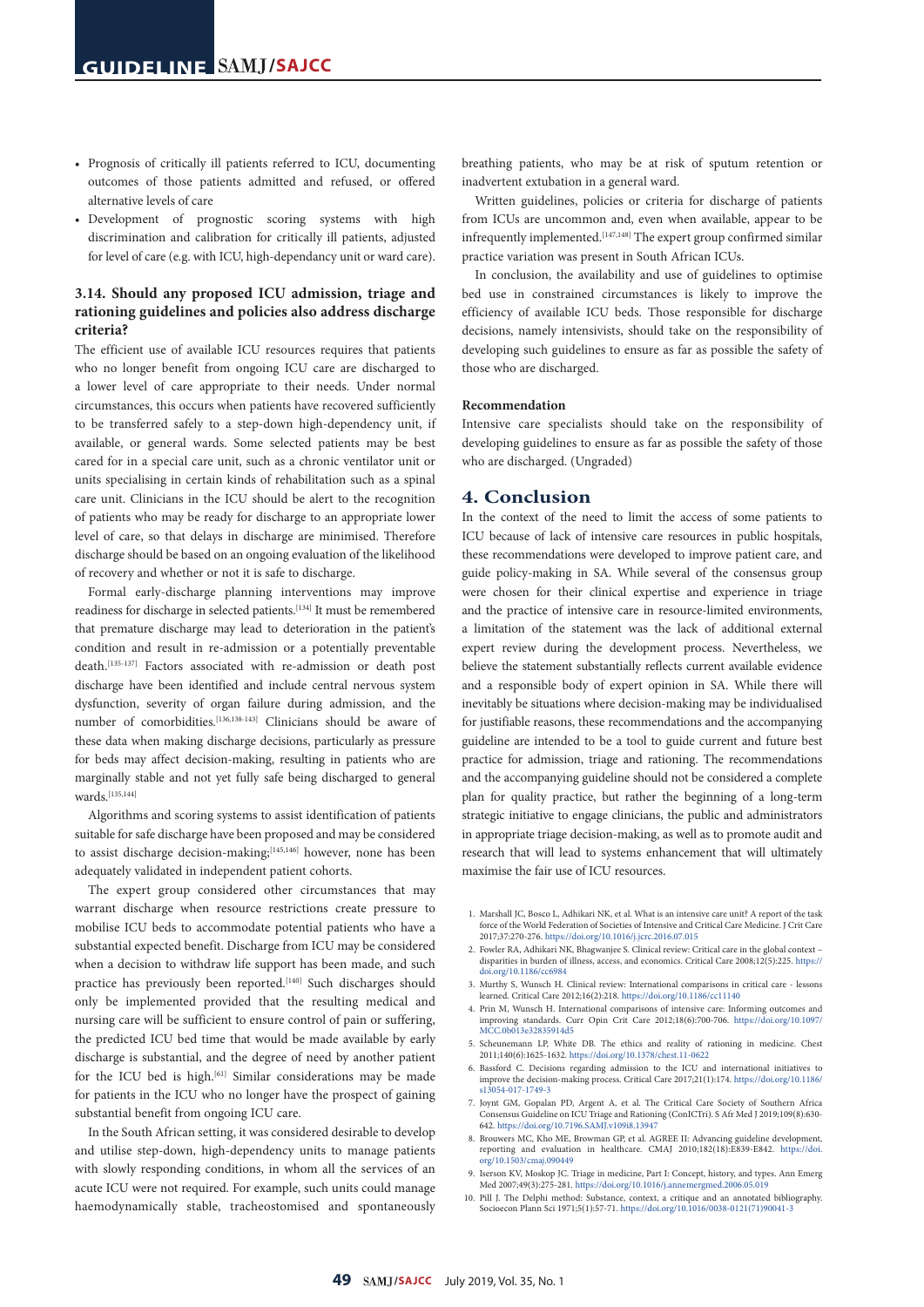- 11. Neumann I, Santesso N, Akl EA, et al. A guide for health professionals to interpret and use recommendations in guidelines developed with the GRADE approach. J Clin Epidemiol 2016;72:45-55. [https://doi.org/10.1016/j.jclinepi.2015.11.017](http://dx.doi.org/10.1016/j.jclinepi.2015.11.017)
- 12. Guyatt GH, Oxman AD, Vist GE, et al. GRADE: An emerging consensus on rating quality of evidence and strength of recommendations. BMJ 2008;336(7650):924-926. [https://doi.](http://dx.doi.org/10.1136/bmj.39489.470347.AD) [org/10.1136/bmj.39489.470347.AD](http://dx.doi.org/10.1136/bmj.39489.470347.AD)
- 13. Qaseem A, Snow V, Owens DK, Shekelle P. Clinical Guidelines Committee of the American College of Physicians. The Development of Clinical Practice Guidelines and Guidan Statements of the American College of Physicians: Summary of methods. Ann Intern Med 2010;153(3):194-199. [https://doi.org/10.7326/0003-4819-153-3-201008030-00010](http://dx.doi.org/10.7326/0003-4819-153-3-201008030-00010)
- 14. Statistics South Africa. Mid-year population estimates 2016. Pretoria: StatsSA; 2016. [http://](http://www.statssa.gov.za/publications/P0302/P03022016.pdf) [www.statssa.gov.za/publications/P0302/P03022016.pdf](http://www.statssa.gov.za/publications/P0302/P03022016.pdf) (accessed 1 February 2018).
- 15. Burch VC, Benatar SR. Rational planning for health care based on observed needs. S Afr Med J 2006;96(9):796-802
- 16. van Zyl-Smit R, Burch V, Willcox P. The need for appropriate critical care service provision at non-tertiary hospitals in South Africa. S Afr Med J 2007;97(4):268-272.
- 17. Skinner DL, De Vasconcellos K, Wise R, et al. Critical care admission of South African (SA) surgical patients: Results of the SA Surgical Outcomes Study. S Afr Med J 2017;107(5):411- 419. [https://doi.org/10.7196/SAMJ.2017.v107i5.11455](http://dx.doi.org/10.7196/SAMJ.2017.v107i5.11455)
- 18. Scribante J, Bhagwanjee S. National audit of critical care resources in South Africa research methodology. S Afr Med J 2007;97(12 Pt 3):1308-1310.
- 19. Bhagwanjee S, Scribante J. National audit of critical care resources in South Africa unit and bed distribution. S Afr Med J 2007;97(12 Pt 3):1311-1314.
- 20. Naidoo K, Singh J, Lalloo U. Critical analysis of ICU/HC beds in South Africa: 2008-2009. S Afr Med J 2013;103(10):751-753.
- 21. Scribante J, Bhagwanjee S. National audit of critical care resources in South Africa–open versus closed intensive and high care units. SAfr Med J 2007;97(12):1319-1322.
- 22. Scribante J, Bhagwanjee S. National audit of critical care resources in South Africa–nursing profile. S Afr Med J 2007;97(12):1315-1318.
- 23. Core Standards Working Party of the Joint Professional Standards Committee, Professional Standards Committee of the Faculty of Intensive Care Medicine and the Standards, Safety and Quality Committee of the Intensive Care Society. Core Standards for Intensive Care Units. 2013. [https://www.ficm.ac.uk/sites/default/files/Core%20Standards%20for%20](https://www.ficm.ac.uk/sites/default/files/Core Standards for ICUs Ed.1 (2013).pdf) [ICUs%20Ed.1%20\(2013\).pdf](https://www.ficm.ac.uk/sites/default/files/Core Standards for ICUs Ed.1 (2013).pdf) (accessed 3 January 2019).
- 24. Chamberlain D, Pollock W, Fulbrook P. ACCCN Workforce Standards for Intensive Care Nursing: Systematic and evidence review, development, and appraisal. Aust Crit Care 2018;31(5):292-302. [https://doi.org/10.1016/j.aucc.2017.08.007](http://dx.doi.org/10.1016/j.aucc.2017.08.007)
- 25. Tarnow-Mordi WO, Hau C, Warden A, Shearer AJ. Hospital mortality in relation to staff workload: A 4-year study in an adult intensive-care unit. Lancet 2000;356(9225):185-189. 26. West E, Barron DN, Harrison D, et al. Nurse staffing, medical staffing and mortality in
- care: An observational study. Int J Nurs Stud 2014;51(5):781-794. [https://doi.](http://dx.doi.org/10.1016/j.ijnurstu.2014.02.007) [org/10.1016/j.ijnurstu.2014.02.007](http://dx.doi.org/10.1016/j.ijnurstu.2014.02.007)
- 27. Sakr Y, Moreira CL, Rhodes A, et al. The impact of hospital and ICU organizational factors on outcome in critically ill patients: Results from the Extended Prevalence of Infection in Intensive Care study. Crit Care Med 2015;43(3):519-526. [https://doi.org/10.1097/](http://dx.doi.org/10.1097/ccm.0000000000000754) [ccm.0000000000000754](http://dx.doi.org/10.1097/ccm.0000000000000754)
- 28. Lee A, Cheung YSL, Joynt GM, et al. Are high nurse workload/staffing ratios associated with decreased survival in critically ill patients? A cohort study. Ann Intensive Care 2017;7(1):46. [https://doi.org/10.1186/s13613-017-0269-2](http://dx.doi.org/10.1186/s13613-017-0269-2)
- 29. Nates JL, Nunnally M, Kleinpell R, et al. ICU admission, discharge, and triage guidelines: A framework to enhance clinical operations, development of institutional policies, and further research. Crit Care Med 2016;44(8):1553-1602. [https://doi.org/10.1097/](http://dx.doi.org/10.1097/ccm.0000000000001856) [ccm.0000000000001856](http://dx.doi.org/10.1097/ccm.0000000000001856)
- 30. Wallace DJ, Angus DC, Barnato AE, Kramer AA, Kahn JM. Nighttime intensivist staffing and mortality among critically ill patients. N Engl J Med 2012;366(22):2093-2101. [https://](http://dx.doi.org/10.1056/NEJMsa1201918) [doi.org/10.1056/NEJMsa1201918](http://dx.doi.org/10.1056/NEJMsa1201918)
- 31. Wilcox ME, Chong CA, Niven DJ, et al. Do intensivist staffing patterns influence hospital mortality following ICU admission? A systematic review and meta-analyses. Crit Care Med 2013;41(10):2253-2274. [https://doi.org/10.1097/CCM.0b013e318292313a](http://dx.doi.org/10.1097/CCM.0b013e318292313a)
- 32. Checkley W, Martin GS, Brown SM, et al. Structure, process, and annual ICU mortality across 69 centers: United States Critical Illness and Injury Trials Group Critical Illness Outcomes Study. Crit Care Med 2014;42(2):344-356. [https://doi.org/10.1097/CCM.0b013e3182a275d7](http://dx.doi.org/10.1097/CCM.0b013e3182a275d7)
- 33. Burrows R. Removal of life support in intensive care units. Med Law 1994;13(5-6):489-500. 34. Gopalan P, Bhagwanjee S, Burrows R. Referral patterns of two intensive care units in the
- greater Durban area. S Afr Med J 1998;88(11):1452. 35. Hurri H. Profile of ICU bed requests at Helen Joseph hospital (MMed degree). Johannesburg: University of the Witwatersrand; 2015.
- 36. Argent AC, Ahrens J, Morrow BM, et al. Pediatric intensive care in South Africa: An account of making optimum use of limited resources at the Red Cross War Memorial Children's Hospital. Pediatr Crit Care Med 2014;15(1):7-14. [https://doi.org/10.1097/](http://dx.doi.org/10.1097/pcc.0000000000000029) [pcc.0000000000000029](http://dx.doi.org/10.1097/pcc.0000000000000029)
- 37. Gordon K, Allorto N, Wise R. Analysis of referrals and triage patterns in a South African metropolitan adult intensive care service. S Afr Med J 2015;105(6):491-495.
- 38. Marshall MF, Schwenzer KJ, Orsina M, Fletcher JC, Durbin CGJ. Influence of political power, medical provincialism, and economic incentives on the rationing of surgical intensive care unit beds. Crit Care Med 1992;20(3):387-394.
- 39. Frisho-Lima P, Gurman G, Schapira A, Porath A. Rationing critical care -- what happens to patients who are not admitted? Theor Surg 1994;9(4):208-211.
- 40. Metcalfe MA, Sloggett A, McPherson K. Mortality among appropriately referred patients refused admission to intensive-care units. Lancet 1997;350(9070):7-11. [https://doi.](http://dx.doi.org/10.1016/s0140-6736(96)10018-0) [org/10.1016/s0140-6736\(96\)10018-0](http://dx.doi.org/10.1016/s0140-6736(96)10018-0)
- 41. Sprung CL, Geber D, Eidelman LA, et al. Evaluation of triage decisions for intensive care admission. Crit Care Med 1999;27(6):1073-1079.
- 42. Azoulay E, Pochard F, Chevret S, et al. Compliance with triage to intensive care recommendations. Crit Care Med 2001;29(11):2132-2136. 43. Joynt GM, Gomersall CD, Tan P, et al. Prospective evaluation of patients refused admission
- to an intensive care unit: triage, futility and outcome. Intensive Care Med 2001;27(9):1459- 1465. [https://doi.org/10.1007/s001340101041](http://dx.doi.org/10.1007/s001340101041)
- 44. Shum HP, Chan KC, Lau CW, et al. Triage decisions and outcomes for patients with Triage Priority 3 on the Society of Critical Care Medicine scale. Crit Care Resusc 2010;12(1):42-49.
- 45. Iapichino G, Corbella D, Minelli C, et al. Reasons for refusal of admission to intensive care and impact on mortality. Intensive Care Med 2010;36(10):1772-1779. [https://doi.](http://dx.doi.org/10.1007/s00134-010-1933-2) [org/10.1007/s00134-010-1933-2](http://dx.doi.org/10.1007/s00134-010-1933-2)
- 46. Sprung CL, Baras M, Iapichino G, et al. The Eldicus prospective, observational study of triage decision making in European intensive care units: Part I--European Intensive Care Admission Triage Scores. Crit Care Med 2012;40(1):125-131. [https://doi.org/10.1097/](http://dx.doi.org/10.1097/CCM.0b013e31822e5692) [CCM.0b013e31822e5692](http://dx.doi.org/10.1097/CCM.0b013e31822e5692)
- 47. Andersen FH, Flaatten H, Klepstad P, et al. Long-term outcomes after ICU admission triage in octogenarians. Crit Care Med 2017;45(4):e363-e371. [https://doi.org/10.1097/](http://dx.doi.org/10.1097/ccm.0000000000002098) [ccm.0000000000002098](http://dx.doi.org/10.1097/ccm.0000000000002098)
- 48. Sinuff T, Kahnamoui K, Cook DJ, Luce JM, Levy MM. Rationing critical care beds: A systematic review. Crit Care Med 2004;32(7):1588-1597.
- 49. Cardoso LT, Grion CM, Matsuo T, et al. Impact of delayed admission to intensive care units on mortality of critically ill patients: A cohort study. Crit Care 2011;15(1):R28. [https://doi.](http://dx.doi.org/10.1186/cc9975) [org/10.1186/cc9975](http://dx.doi.org/10.1186/cc9975)
- 50. Robert R, Reignier J, Tournoux-Facon C, et al. Refusal of intensive care unit admission due to a full unit: Impact on mortality. Am J Respir Crit Care Med 2012;185(10):1081-1087. [https://doi.org/10.1164/rccm.201104-0729OC](http://dx.doi.org/10.1164/rccm.201104-0729OC)
- 51. Naser W, Schwartz N, Finkelstein R, Bisharat N. Outcome of mechanically ventilated patients initially denied admission to an intensive care unit and subsequently admitted. Eur J Intern Med 2016;35:100-105. [https://doi.org/10.1016/j.ejim.2016.05.006](http://dx.doi.org/10.1016/j.ejim.2016.05.006)
- 52. Hersch M, Sonnenblick M, Karlic A, et al. Mechanical ventilation of patients hospitalized in medical wards vs the intensive care unit--an observational, comparative study. J Crit Care 2007;22(1):13-17. [https://doi.org/10.1016/j.jcrc.2006.06.004](http://dx.doi.org/10.1016/j.jcrc.2006.06.004)
- 53. Tang WM, Tong CK, Yu WC, Tong KL, Buckley TA. Outcome of adult critically ill patients mechanically ventilated on general medical wards. Hong Kong Med J 2012;18(4):284-290.
- 54. Consensus statement on the triage of critically ill patients. Society of Critical Care Medicine Ethics Committee. JAMA 1994;271(15):1200-1203.
- 55. Hersch M, Izbicki G, Dahan D, et al. Predictors of mortality of mechanically ventilated patients in internal medicine wards. J Crit Care 2012;27(6):694-701. [https://doi.](http://dx.doi.org/10.1016/j.jcrc.2012.08.020) [org/10.1016/j.jcrc.2012.08.020](http://dx.doi.org/10.1016/j.jcrc.2012.08.020)
- 56. Parker K, Perikala V, Aminazad A, et al. Models of care for non-invasive ventilation in the Acute COPD Comparison of three Tertiary hospitals (ACT3) study. Respirology 2018;23(5):492-497. [https://doi.org/10.1111/resp.13228](http://dx.doi.org/10.1111/resp.13228)
- 57. McIlroy DR, Coleman BD, Myles PS. Outcomes following a shortage of high dependency unit beds for surgical patients. Anaesth Intensive Care 2006;34(4):457-463.
- 58. Joynt GM, Gomersall CD. Is 'more' always 'better'? Moving towards optimal utilization and of high dependency and intensive care beds by selecting the right patients for admission. Anaesth Intensive Care 2006;34(4):423-425.
- 59. Sprung CL, Danis M, Iapichino G, et al. Triage of intensive care patients: Identifying agreement and controversy. Intensive Care Med 2013;39(11):1916-1924. [https://doi.](http://dx.doi.org/10.1007/s00134-013-3033-6) [org/10.1007/s00134-013-3033-6](http://dx.doi.org/10.1007/s00134-013-3033-6)
- 60. Lumb P. The Durban declaration. J Crit Care 2013;28(6):887-889. [https://doi.org/10.1016/j.](http://dx.doi.org/10.1016/j.jcrc.2013.10.001) [jcrc.2013.10.001](http://dx.doi.org/10.1016/j.jcrc.2013.10.001)
- 61. Lanken PN, Terry PB, Adler DC, et al. Fair allocation of intensive care unit resources. Am J Respir Crit Care Med 1997;156(4):1282-1301. [https://doi.org/10.1164/ajrccm.156.4.ats7-97](http://dx.doi.org/10.1164/ajrccm.156.4.ats7-97)
- 62. Walter KL, Siegler M, Hall JB. How decisions are made to admit patients to medical care units (MICUs): A survey of MICU directors at acade across the United States. Crit Care Med 2008;36(2):414-420. [https://doi.org/10.1097/01.](http://dx.doi.org/10.1097/01.Ccm.0000299738.26888.37) [Ccm.0000299738.26888.37](http://dx.doi.org/10.1097/01.Ccm.0000299738.26888.37)
- 63. Blanch L, Abillama FF, Amin P, et al. Triage decisions for ICU admission: Report from the Task Force of the World Federation of Societies of Intensive and Critical Care Medicine. J Crit Care 2016;36:301-305. [https://doi.org/10.1016/j.jcrc.2016.06.014](http://dx.doi.org/10.1016/j.jcrc.2016.06.014)
- 64. Sprung CL, Zimmerman JL, Christian MD, et al. Recommendations for intensive care unit and hospital preparations for an influenza epidemic or mass disaster: Summary report of the European Society of Intensive Care Medicine's Task Force for intensive care unit triage an influenza epidemic or mass disaster. Intensive Care Med 2010;36(3):428-443.<br>[https://doi.org/10.1007/s00134-010-1759-y](http://dx.doi.org/10.1007/s00134-010-1759-y)
- 65. Christian MD, Joynt GM, Hick JL, et al. Chapter 7. Critical care triage. Intensive Care Med 2010;36(Suppl 1):S55-S64. [https://doi.org/10.1007/s00134-010-1765-0](http://dx.doi.org/10.1007/s00134-010-1765-0)
- 66. Christian MD, Sprung CL, King MA, et al. Triage: Care of the critically ill and injured during pandemics and disasters: CHEST Consensus Statement. Chest 2014;146(4):e61Se74S. [https://doi.org/10.1378/chest.14-0736](http://dx.doi.org/10.1378/chest.14-0736)
- 67. Hofmeyr R. South Africa: Where Are We Going? In: Crippen DW, ed. ICU Resource allocation in the new millennium: Will we say 'No'?. New York: Springer-Verlag; 2013:169-176.
- 68. Farmer AP, Legare F, Turcot L, et al. Printed educational materials: Effects on professional practice and health care outcomes. Cochrane Database Syst Rev 2008(3):Cd004398. [https://doi.org/10.1002/14651858.CD004398.pub2](http://dx.doi.org/10.1002/14651858.CD004398.pub2)
- 69. Kredo T, Bernhardsson S, Machingaidze S, et al. Guide to clinical practice guidelines: The current state of play. Int J Qual Health Care 2016;28(1):122-128. [https://doi.org/10.1093/](http://dx.doi.org/10.1093/intqhc/mzv115) intohc/mzv115
- 70. Clarke M, Loudon K. Effects on patients of their healthcare practitioner's or institution's participation in clinical trials: A systematic review. Trials 2011;12:16. [https://doi.org/10.1186/1745-](http://dx.doi.org/10.1186/1745-6215-12-16)  $6215 - 12 - 16$
- 71. Rochon J, du Bois A, Lange T. Mediation analysis of the relationship between institutional research activity and patient survival. BMC Med Res Methodol 2014;14:9. [https://doi.](http://dx.doi.org/10.1186/1471-2288-14-9) [org/10.1186/1471-2288-14-9](http://dx.doi.org/10.1186/1471-2288-14-9)
- 72. Gomberg-Maitland M, Murphy SA, Moliterno DJ, Cannon CP. Are we appropriately triaging patients with unstable angina? Am Heart J 2005;149(4):613-618. [https://doi.org/10.1016/j.](http://dx.doi.org/10.1016/j.ahj.2004.09.035) [ahj.2004.09.035](http://dx.doi.org/10.1016/j.ahj.2004.09.035)
- 73. Ramos JG, Perondi B, Dias RD, et al. Development of an algorithm to aid triage decisions for intensive care unit admission: A clinical vignette and retrospective cohort study. Crit Care 2016;20:81. [https://doi.org/10.1186/s13054-016-1262-0](http://dx.doi.org/10.1186/s13054-016-1262-0)
- 74. Katz DA, Griffith JL, Beshansky JR, Selker HP. The use of empiric clinical data in the evaluation of practice guidelines for unstable angina. JAMA 1996;276(19):1568-1574.
- 75. Hadorn DC. Who really needs to be in the intensive care unit: Using clinical guidelines to define healthcare needs. Crit Care Med 1994;22(10):1679-1682.
- 76. Carter JE, Neff LP, Holmes JH 4th. Adherence to burn center referral criteria: Are patients appropriately being referred? J Burn Care Res 2010;31(1):26-30. [https://doi.org/10.1097/](http://dx.doi.org/10.1097/BCR.0b013e3181cb8efb) [BCR.0b013e3181cb8efb](http://dx.doi.org/10.1097/BCR.0b013e3181cb8efb)
- 77. Nesibopho and the Critical Care Society of Southern Africa. Best practice guidelines: Admission criteria to ICU. South Africa: 2013. [http://www.nesibopho.co.za/cgi-bin/](http://www.nesibopho.co.za/cgi-bin/nesibopho/showguidelines.pl) [nesibopho/showguidelines.pl](http://www.nesibopho.co.za/cgi-bin/nesibopho/showguidelines.pl) (accessed 3 January 2019).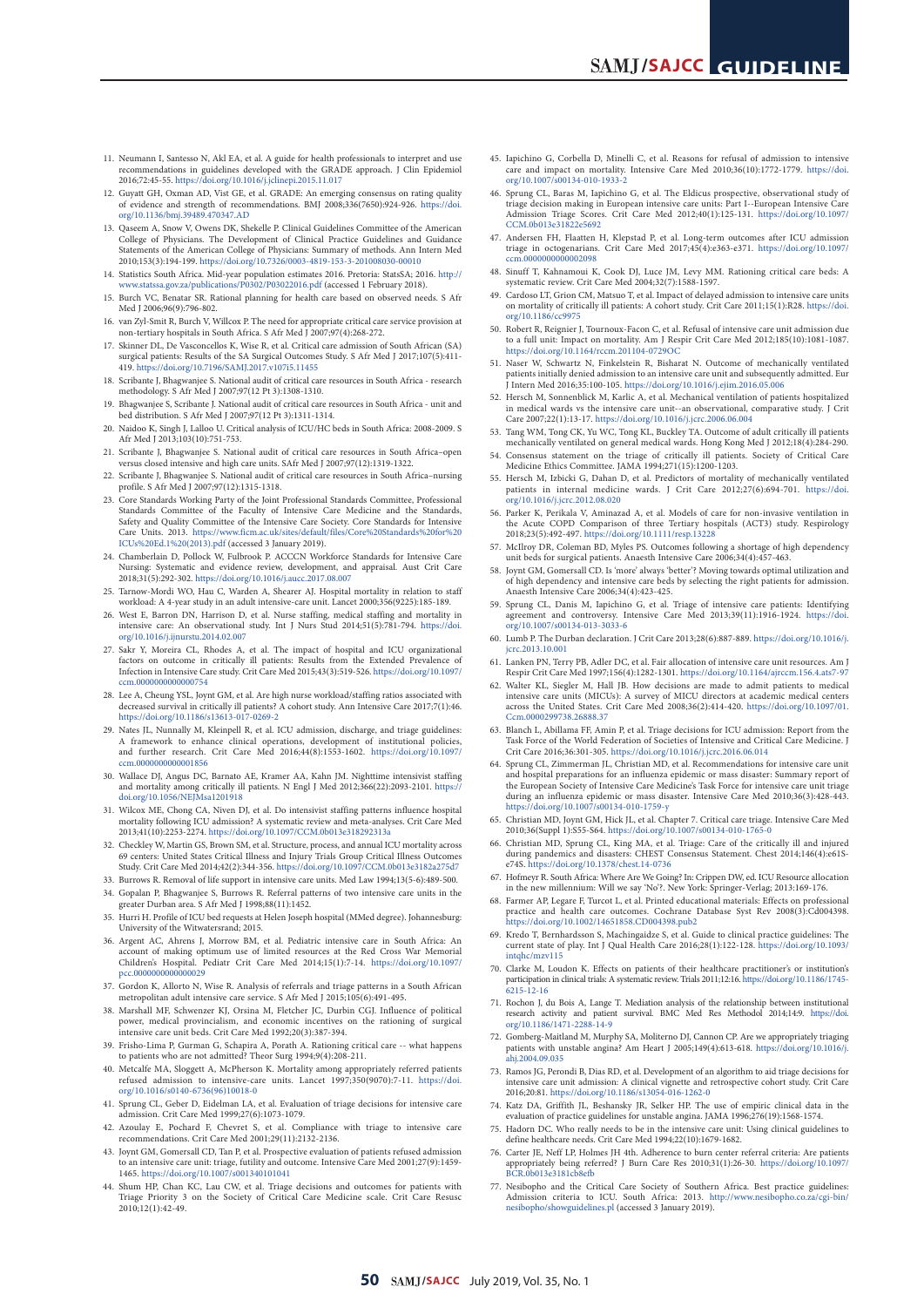- 78. Dougherty CJ. Ethical values at stake in health care reform. JAMA 1992;268(17):2409-2412.
- 79. Moskop JC, Iserson KV. Triage in medicine, part II: Underlying values and principles. Ann Emerg Med 2007;49(3):282-287. [https://doi.org/10.1016/j.annemergmed.2006.07.012](http://dx.doi.org/10.1016/j.annemergmed.2006.07.012)
- 80. Beauchamp TL, Childress JF. Moral Principles. Principles of Biomedical Ethics. New York: Oxford University Press, 2013.
- 81. Taurek JM. Should the numbers count? Philosophy & Public Affairs 1977;6(4):293-316.
- 82. Daniels N, Sabin JE. Setting limits fairly: Learning to share resources for health: New York: Oxford University Press; 2008.
- 83. Schneiderman LJ, Jecker NS, Jonsen AR. Medical futility: Its meaning and ethical implications. Ann Intern Med 1990;112(12):949-954. 84. Bosslet GT, Pope TM, Rubenfeld GD, et al. An Official ATS/AACN/ACCP/ESICM/
- SCCM Policy Statement: Responding to requests for potentially inappropriate treatments in intensive care units. Am J Respir Crit Care Med 2015;191(11):1318-1330. [https://doi.](http://dx.doi.org/10.1164/rccm.201505-0924ST) [org/10.1164/rccm.201505-0924ST](http://dx.doi.org/10.1164/rccm.201505-0924ST)
- 85. Daniels N. Resource allocation and priority setting. In: Barrett DH, Ortmann LH, Dawson A, Saenz C, Reis A, Bolan G, eds. Public Health Ethics: Cases Spanning the Globe. Cham: Springer International Publishing, 2016: 61-94.
- 86. Tomlinson T, Czlonka D. Futility and hospital policy. Hastings Cent Rep 1995;25(3):28-35.
- 87. Daniels N. Accountability for reasonableness. BMJ 2000;321(7272):1300-1301. 88. Soobramoney v Minister of Health, KwaZulu-Natal 1998 (1) SA 765 (CC).
- 89. Simchen E, Sprung CL, Galai N, et al. Survival of critically ill patients hospitalized in and out of intensive care. Crit Care Med 2007;35(2):449-457. [https://doi.org/10.1097/01.](http://dx.doi.org/10.1097/01.Ccm.0000253407.89594.15) [Ccm.0000253407.89594.15](http://dx.doi.org/10.1097/01.Ccm.0000253407.89594.15)
- 90. Garrouste-Orgeas M, Boumendil A, Pateron D, et al. Selection of intensive care unit admission criteria for patients aged 80 years and over and compliance of emergency and animalism. intensive care unit physicians with the selected criteria: An observational, multicenter, prospective study. Crit Care Med 2009;37(11):2919-2928.
- 91. Sprung CL, Artigas A, Kesecioglu J, et al. The Eldicus prospective, observational study of triage decision making in European intensive care units. Part II: Intensive care benefit for the elderly. Crit Care Med 2012;40(1):132-138. [https://doi.org/10.1097/CCM.0b013e318232d6b0](http://dx.doi.org/10.1097/CCM.0b013e318232d6b0)
- 92. Christian MD, Hawryluck L, Wax RS, et al. Development of a triage protocol for critical care during an influenza pandemic. CMAJ 2006;175(11):1377-1381. [https://doi.org/10.1503/](http://dx.doi.org/10.1503/cmaj.060911) [cmaj.060911](http://dx.doi.org/10.1503/cmaj.060911)
- 93. Talmor D, Jones AE, Rubinson L, Howell MD, Shapiro NI. Simple triage scoring system predicting death and the need for critical care resources for use during epidemics. Crit Care Med 2007;35(5):1251-1256. [https://doi.org/10.1097/01.Ccm.0000262385.95721.Cc](http://dx.doi.org/10.1097/01.Ccm.0000262385.95721.Cc)
- 94. Cheung W, Myburgh J, Seppelt IM, et al. Development and evaluation of an influenza pandemic intensive care unit triage protocol. Crit Care Resusc 2012;14(3):185-190.
- 95. Adeniji KA, Cusack R. The simple triage scoring system (STSS) successfully predicts mortality and critical care resource utilization in H1N1 pandemic flu: A retrospective analysis. Crit Care 2011;15(1):R39. [https://doi.org/10.1186/cc10001](http://dx.doi.org/10.1186/cc10001)
- 96. Cheung WK, Myburgh J, Seppelt IM, et al. A multicentre evaluation of two intensive care unit triage protocols for use in an influenza pandemic. Med J Aust 2012;197(3):178-181.
- 97. Guest T, Tantam G, Donlin N, et al. An observational cohort study of triage for critical care provision during pandemic influenza: 'clipboard physicians' or 'evidenced based medicine'? Anaesthesia 2009;64(11):1199-1206. [https://doi.org/10.1111/j.1365-2044.2009.06084.x](http://dx.doi.org/10.1111/j.1365-2044.2009.06084.x)
- 98. Khan Z, Hulme J, Sherwood N. An assessment of the validity of SOFA score based triage in H1N1 critically ill patients during an influenza pandemic. Anaesthesia 2009;64(12):1283- 1288. [https://doi.org/10.1111/j.1365-2044.2009.06135.x](http://dx.doi.org/10.1111/j.1365-2044.2009.06135.x)
- 99. Shahpori R, Stelfox HT, Doig CJ, Boiteau PJ, Zygun DA. Sequential organ failure assessment in H1N1 pandemic planning. Crit Care Med 2011;39(4):827-832. [https://doi.org/10.1097/](http://dx.doi.org/10.1097/CCM.0b013e318206d548) [CCM.0b013e318206d548](http://dx.doi.org/10.1097/CCM.0b013e318206d548)
- 100. Gomersall CD, Joynt GM. What is the benefit in triage? Crit Care Med 2011;39(4):911-912. [https://doi.org/10.1097/CCM.0b013e31820b7415](http://dx.doi.org/10.1097/CCM.0b013e31820b7415)
- 101. Christian MD, Fowler R, Muller MP, et al. Critical care resource allocation: Trying to PREEDICCT outcomes without a crystal ball. Crit Care 2013;17(1):107. [https://doi.](http://dx.doi.org/10.1186/cc11842) [org/10.1186/cc11842](http://dx.doi.org/10.1186/cc11842)
- 102. Higgins TL, Teres D, Copes WS, et al. Assessing contemporary intensive care unit outcome: An updated Mortality Probability Admission Model (MPM0-III). Crit Care Med 2007;35(3):827-835. [https://doi.org/10.1097/01.Ccm.0000257337.63529.9f](http://dx.doi.org/10.1097/01.Ccm.0000257337.63529.9f)
- 103. Cowen ME, Czerwinski JL, Posa PJ, et al. Implementation of a mortality prediction rule for real-time decision making: feasibility and validity. J Hosp Med 2014;9(11):720-726. [https://](http://dx.doi.org/10.1002/jhm.2250) [doi.org/10.1002/jhm.2250](http://dx.doi.org/10.1002/jhm.2250)
- 104. Bilben B, Grandal L, Sovik S. National Early Warning Score (NEWS) as an emergency department predictor of disease severity and 90-day survival in the acutely dyspneic patient - a prospective observational study. Scand J Trauma Resusc Emerg Med 2016;24:80. [https://](http://dx.doi.org/10.1186/s13049-016-0273-9) [doi.org/10.1186/s13049-016-0273-9](http://dx.doi.org/10.1186/s13049-016-0273-9)
- 105. Knaus WA, Draper EA, Wagner DP, Zimmerman JE. APACHE II: A severity of disease classification system. Crit Care Med 1985;13(10):818-829.
- 106. Le Gall JR, Lemeshow S, Saulnier F. A new Simplified Acute Physiology Score (SAPS II) based on a European/North American multicenter study. JAMA 1993;270(24):2957-2963.
- 107. Vincent JL, Moreno R, Takala J, et al. The SOFA (Sepsis-related Organ Failure Assessment) score to describe organ dysfunction/failure. On behalf of the Working Group on Sepsis-Related Problems of the European Society of Intensive Care Medicine. Intensive Care Med 1996;22(7):707-710.
- 108. Fine MJ, Auble TE, Yealy DM, et al. A prediction rule to identify low-risk patients with community-acquired pneumonia. N Engl J Med 1997;336(4):243-250. [https://doi.](http://dx.doi.org/10.1056/nejm199701233360402) [org/10.1056/nejm199701233360402](http://dx.doi.org/10.1056/nejm199701233360402)
- 109. Lim WS, van der Eerden MM, Laing R, et al. Defining community acquired pneumonia severity on presentation to hospital: An international derivation and validation study. Thorax 2003;58(5):377-382.
- 110. Chalmers JD, Taylor JK, Mandal P, et al. Validation of the Infectious Diseases Society of America/American Thoracic Society Minor Criteria for Intensive Care Unit Admission in Community-Acquired Pneumonia Patients Without Major Criteria or Contraindications to Intensive Care Unit Care. Clin Infect Dis 2011;53(6):503-511. [https://doi.org/10.1093/](http://dx.doi.org/10.1093/cid/cir463) [cid/cir463](http://dx.doi.org/10.1093/cid/cir463)
- 111. Nishijima DK, Shahlaie K, Echeverri A, Holmes JF. A clinical decision rule to predict adult patients with traumatic intracranial haemorrhage who do not require intensive care unit admission. Injury 2012;43(11):1827-1832. [https://doi.org/10.1016/j.injury.2011.07.020](http://dx.doi.org/10.1016/j.injury.2011.07.020)
- 112. Eslami V, Saadat S, Rahimi-Movaghar V. A clinical decision rule to predict adult patients with traumatic intracranial haemorrhage who do not require intensive care unit admission. Injury 2013;44(11):1655-1656. [https://doi.org/10.1016/j.injury.2012.11.019](http://dx.doi.org/10.1016/j.injury.2012.11.019)
- 113. Hanson J, Lee SJ, Mohanty S, et al. A simple score to predict the outcome of severe malaria in adults. Clin Infect Dis 2010;50(5):679-685. [https://doi.org/10.1086/649928](http://dx.doi.org/10.1086/649928)
- 114. Rockwood K, Song X, MacKnight C, et al. A global clinical measure of fitness and frailty in elderly people. CMAJ 2005;173(5):489-495. [https://doi.org/10.1503/cmaj.050051](http://dx.doi.org/10.1503/cmaj.050051)
- 115. Bagshaw SM, Stelfox HT, McDermid RC, et al. Association between frailty and short- and long-term outcomes among critically ill patients: A multicentre prospective cohort study. CMAJ 2014;186(2):E95-E102. [https://doi.org/10.1503/cmaj.130639](http://dx.doi.org/10.1503/cmaj.130639)
- 116. Bagshaw SM, Stelfox HT, Johnson JA, et al. Long-term association between frailty and healthrelated quality of life among survivors of critical illness: A prospective multicenter cohort study. Crit Care Med 2015;43(5):973-982. [https://doi.org/10.1097/ccm.0000000000000860](http://dx.doi.org/10.1097/ccm.0000000000000860)
- 117. Heyland DK, Garland A, Bagshaw SM, et al. Recovery after critical illness in patients aged 80 years or older: A multi-center prospective observational cohort study. Intensive Care Med 2015;41(11):1911-1920. [https://doi.org/10.1007/s00134-015-4028-2](http://dx.doi.org/10.1007/s00134-015-4028-2)
- 118. Brummel NE, Bell SP, Girard TD, et al. Frailty and subsequent disability and mortality among patients with critical illness. Am J Respir Crit Care Med 2017;196(1):64-72. [https://doi.](http://dx.doi.org/10.1164/rccm.201605-0939OC) [org/10.1164/rccm.201605-0939OC](http://dx.doi.org/10.1164/rccm.201605-0939OC)
- 119. Flaatten H, de Lange DW, Artigas A, et al. The status of intensive care medicine research and a future agenda for very old patients in the ICU. Intensive Care Med 2017;43(9):1319-1328. [https://doi.org/10.1007/s00134-017-4718-z](http://dx.doi.org/10.1007/s00134-017-4718-z)
- 120. Sinuff T, Adhikari NK, Cook DJ, et al. Mortality predictions in the intensive care unit: Comparing physicians with scoring systems. Crit Care Med 2006;34(3):878-885. [https://doi.](http://dx.doi.org/10.1097/01.Ccm.0000201881.58644.41) [org/10.1097/01.Ccm.0000201881.58644.41](http://dx.doi.org/10.1097/01.Ccm.0000201881.58644.41)
- 121. Detsky ME, Harhay MO, Bayard DF, et al. Discriminative accuracy of physician and nurse predictions for survival and functional outcomes 6 months after an ICU admission. JAMA 2017;317(21):2187-2195. [https://doi.org/10.1001/jama.2017.4078](http://dx.doi.org/10.1001/jama.2017.4078)
- 122. Sprung CL, Truog RD, Curtis JR, et al. Seeking worldwide professional consensus on the principles of end-of-life care for the critically ill. The Consensus for Worldwide End-of-Life Practice for Patients in Intensive Care Units (WELPICUS) study. Am J Respir Crit Care Med 2014;190(8):855-866. [https://doi.org/10.1164/rccm.201403-0593CC](http://dx.doi.org/10.1164/rccm.201403-0593CC)
- 123. Hope T, McMillan J, Hill E. Intensive care triage: Priority should be independent of whether patients are already receiving intensive care. Bioethics 2012;26(5):259-266. [https://doi.](http://dx.doi.org/10.1111/j.1467-8519.2010.01852.x) [org/10.1111/j.1467-8519.2010.01852.x](http://dx.doi.org/10.1111/j.1467-8519.2010.01852.x)
- 124. Hodgson RE, Hardcastle TC. South Africa: Where have we been? In: Crippen DW, ed. ICU resource allocation in the new millennium: Will we say 'No'? New York: Springer-Verlag, 2013:75-88.
- 125. Haggstrom M, Asplund K, Kristiansen L. Important quality aspects in the transfer process. Int J Health Care Qual Assur 2014;27(2):123-139. [https://doi.org/10.1108/ijhcqa-09-2012-0090](http://dx.doi.org/10.1108/ijhcqa-09-2012-0090) 126. Daniels N, Sabin J. Limits to health care: Fair procedures, democratic deliberation, and the
- legitimacy problem for insurers. Philos Public Aff 1997;26(4):303-350.
- 127. Calandra T, Cohen J. The international sepsis forum consensus conference on definitions of infection in the intensive care unit. Crit Care Med 2005;33(7):1538-1548. 128. Christian MD, Hamielec C, Lazar NM, et al. A retrospective cohort pilot study to evaluate a
- triage tool for use in a pandemic. Crit Care 2009;13(5):R170. [https://doi.org/10.1186/cc8146](http://dx.doi.org/10.1186/cc8146)
- 129. Daugherty EL, Branson R, Rubinson L. Mass casualty respiratory failure. Curr Opin Crit Care 2007;13(1):51-56. [https://doi.org/10.1097/MCC.0b013e3280129979](http://dx.doi.org/10.1097/MCC.0b013e3280129979) 130. Ritvo P, Perez DF, Wilson K, et al. Canadian national surveys on pandemic influenza
- preparations: Pre-pandemic and peri-pandemic findings. BMC Public Health 2013;13(1):271. [https://doi.org/10.1186/1471-2458-13-271](http://dx.doi.org/10.1186/1471-2458-13-271) 131. Cheung W, Myburgh J, McGuinness S, et al. A cross-sectional survey of Australian and
- New Zealand public opinion on methods to triage intensive care patients in an influenza pandemic. [Crit Care Resusc](https://www.ncbi.nlm.nih.gov/pubmed/28866976) 2017;19(3):254.
- 132. Silva DS, Gibson JL, Robertson A, et al. Priority setting of ICU resources in an influenza pandemic: A qualitative study of the Canadian public's perspectives. BMC Public Health 2012;12(1):241. https://doi.org/10.1186
- 133. Hawryluck L. Ethics review: Position papers and policies--are they really helpful to front-line ICU teams? Crit Care 2006;10(6):242. [https://doi.org/10.1186/cc5095](http://dx.doi.org/10.1186/cc5095)
- 134. Kleinpell RM. Randomized trial of an intensive care unit-based early discharge planning ntervention for critically ill elderly patients. Am J Crit Care 2004;13(4):335-345
- 135. Daly K, Beale R, Chang RW. Reduction in mortality after inappropriate early discharge from intensive care unit: Logistic regression triage model. BMJ 2001;322(7297):1274-1276.
- 136. Ho KM, Dobb GJ, Lee KY, et al. The effect of comorbidities on risk of intensive care readmission during the same hospitalization: A linked data cohort study. J Crit Care 2009;24(1):101-107. [https://doi.org/10.1016/j.jcrc.2007.11.015](http://dx.doi.org/10.1016/j.jcrc.2007.11.015)
- 137. Wagner J, Gabler NB, Ratcliffe SJ, et al. Outcomes among patients discharged from busy intensive care units. Ann Intern Med 2013;159(7):447-455. [https://doi.org/10.7326/0003-](http://dx.doi.org/10.7326/0003-4819-159-7-201310010-00004) [4819-159-7-201310010-00004](http://dx.doi.org/10.7326/0003-4819-159-7-201310010-00004)
- 138. Rosenberg AL, Hofer TP, Hayward RA, Strachan C, Watts CM. Who bounces back? Physiologic and other predictors of intensive care unit readmission. Crit Care Med 2001;29(3):511-518.
- 139. Moreno R, Miranda DR, Matos R, Fevereiro T. Mortality after discharge from intensive care: The impact of organ system failure and nursing workload use at discharge. Intensive Care Med 2001;27(6):999-1004.
- 140. Azoulay E, Adrie C, De Lassence A, et al. Determinants of postintensive care unit mortality: A prospective multicenter study. Crit Care Med 2003;31(2):428-432. [https://doi.](http://dx.doi.org/10.1097/01.Ccm.0000048622.01013.88) [org/10.1097/01.Ccm.0000048622.01013.88](http://dx.doi.org/10.1097/01.Ccm.0000048622.01013.88)
- 141. Vasilevskis EE, Kuzniewicz MW, Cason BA, et al. Predictors of early postdischarge mortality in critically ill patients: A retrospective cohort study from the California Intensive Care Outcomes project. J Crit Care 2011;26(1):65-75. [https://doi.org/10.1016/j.jcrc.2010.06.010](http://dx.doi.org/10.1016/j.jcrc.2010.06.010)
- 142. Kaben A, Correa F, Reinhart K, et al. Readmission to a surgical intensive care unit: Incidence, outcome and risk factors. Crit Care 2008;12(5):R123. [https://doi.org/10.1186/cc7023](http://dx.doi.org/10.1186/cc7023)
- 143. Ponzoni CR, Correa TD, Filho RR, et al. Readmission to the intensive care unit: Incidence, risk factors, resource use, and outcomes. A retrospective cohort study. Ann Am Thorac Soc 2017;14(8):1312-1319. [https://doi.org/10.1513/AnnalsATS.201611-851OC](http://dx.doi.org/10.1513/AnnalsATS.201611-851OC)
- 144. Oerlemans AJ, van Sluisveld N, van Leeuwen ES, et al. Ethical problems in intensive care<br>unit admission and discharge decisions: A qualitative study among physicians and nurses<br>in the Netherlands. BMC Med Ethics 2015;